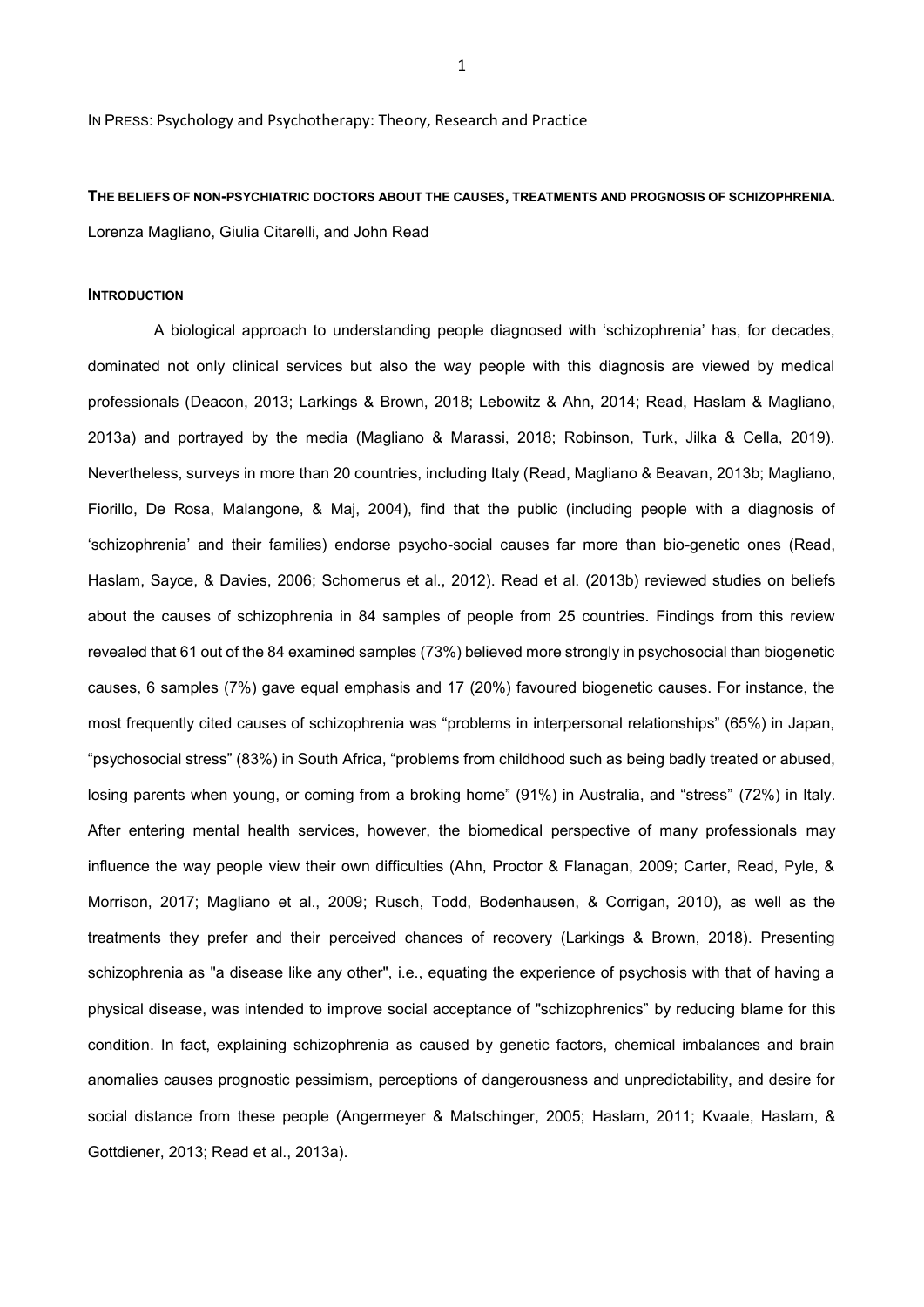In contrast with the large number of studies that have documented the influence of causal beliefs on public attitudes toward people diagnosed with schizophrenia (Gausgruber, Meise, Katsching, Schöny, & Fleischhacker, 2007; Jorm & Griffiths, 2008; Pattin, Verhaeghe, Sercu, & Bracke, 2013; Phelan., 2005; Schomerus, Matschinger, & Angermeyer, 2014; Wiesjhan, Jung, Kremser, Rief, & Lincoln, 2016), relatively few studies have specifically investigated the potential impact of doctors' causal explanations on clinical practice (Ahn et al., 2009; Corrigan et al., 2014; Lebowitz & Ahn, 2014).

Available data suggest that health professionals might be significantly influenced in their therapeutic choices and clinical approach to people experiencing psychosis by the etiological model they adhere to. Lebowitz & Ahn, (2014) found that psychiatrists showed less empathy towards people diagnosed with schizophrenia (and other diagnoses) and placed less emphasis on psychotherapy when they explained symptoms in terms of biological rather than psychosocial factors. Similarly, Ahn et al (2009) found that mental health staff who adhere to a biogenetic model attributed greater usefulness to drugs, while staff who believed more in psychosocial placed greater value on psychotherapies. Carter et al., (2017) reported that mental health clinicians with psychosocial beliefs of psychosis were more likely to rate CBT as effective, whereas those with biological models were more likely to endorse medication.

The impact of causal explanations on non-psychiatric medical staff, however, remains largely unexplored. Because of the high prevalence of physical health problems in people diagnosed with schizophrenia (Vancampfort et al., 2015) and the suboptimal medical care they often receive (Shefer, Henderson, Howard, Murray, & Thornicroft, 2014; Thornicroft, Rose & Kassam, 2007), research in non-psychiatric health contexts is needed. Recently, two related studies on views about schizophrenia among non-psychiatric medical doctors have been carried out in Italy. The first study, carried out in 2014, examined the influence of the diagnostic label "schizophrenia" on the causal beliefs of 387 GPs after reading a clinical, ICD-10 description of a person with this disorder (Magliano et al., 2017). Those who used the diagnostic label 'schizophrenia' (either actively assigning it themselves to an undiagnosed version of the vignette or being given the diagnosis in the vignette) were more likely to endorse biogenetic causal explanations, were more pessimistic about recovery, and expressed more restrictive beliefs about how people with this disorder should be treated in non-psychiatric hospital wards. The diagnostic label 'schizophrenia' was also related to a perception of dangerousness and the belief that other people desired social distance. The second study, carried out in 2017, was a partial extension of the GPs study. This study investigated views of schizophrenia and depression among nonpsychiatric medical specialists working in community centres of the same geographical area of the GPs in the first study (BLINDED). The 211 participants were randomly assigned to read either the same clinical

2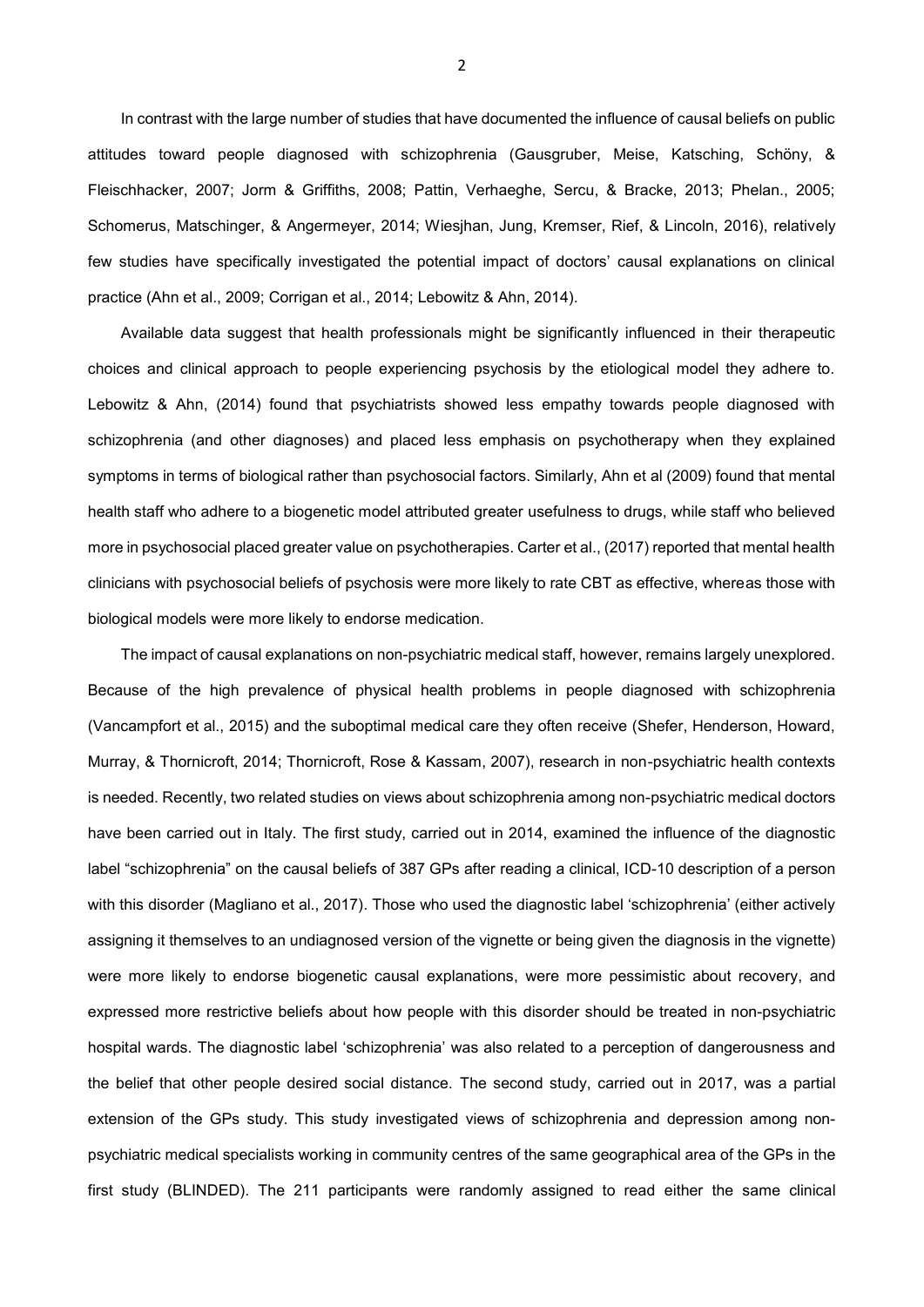description of schizophrenia adopted in the GPs study or a clinical description of depression. The study found that specialists had a more discriminatory approach toward people with schizophrenia than toward those with depression. Moreover, medical specialists were more skeptical regarding the capacities of people with schizophrenia to care for their own health, and perceived people with this disorder as kept at greater distance by others.

The current article examines the impact of causal explanations of schizophrenia on views about treatments and prognosis among combined subsets of participants from each of the two studies. Specifically, the sample of the current study includes the 192 GPs and the 114 non-psychiatric medical specialists who completed the revised 'Opinions on mental disorders Questionnaire' (OQ; Magliano et al., 2017) after reading the same, undiagnosed clinical description of schizophrenia.

In particular, this study aimed to investigate whether the causes indicated by this combination of two sets of non-psychiatric doctors as the most important in the development of schizophrenia would be related to their views about treatments and prognosis. In particular, we tested the following six hypotheses.

Doctors who believe that the most important cause of schizophrenia is a bio-genetic factor would, compared to those who believed that a psychosocial factor is the most important cause:

- 1. more strongly endorse medication
- 2. less strongly endorse psychological therapies
- 3. be surer of the need for life-long pharmacological treatments
- 4. more frequently recommend a psychiatrist
- 5. less frequently recommend a psychologist
- 6. be more pessimistic about the probability of recovery.

#### **METHODS**

### **Study design and procedure**

The study was approved by the Research Ethical Board of the Department of Psychology (University of …, Italy) and authorized by the …. Local Health Authority. The survey was carried out among GPs and registered non-psychiatric medical specialists (medical, surgical and diagnostic/laboratory clinicians) working in the outpatient community centers of the Primary Care Units of the …. Central Health Authority. This metropolitan area (population approximately 1 million) was chosen pragmatically because of its proximity to the Department of Psychology in order to facilitate the face-to-face data collection. Data was collected from June 2013 to March 2014 (GPs study), and from January to December 2017 (non-psychiatric medical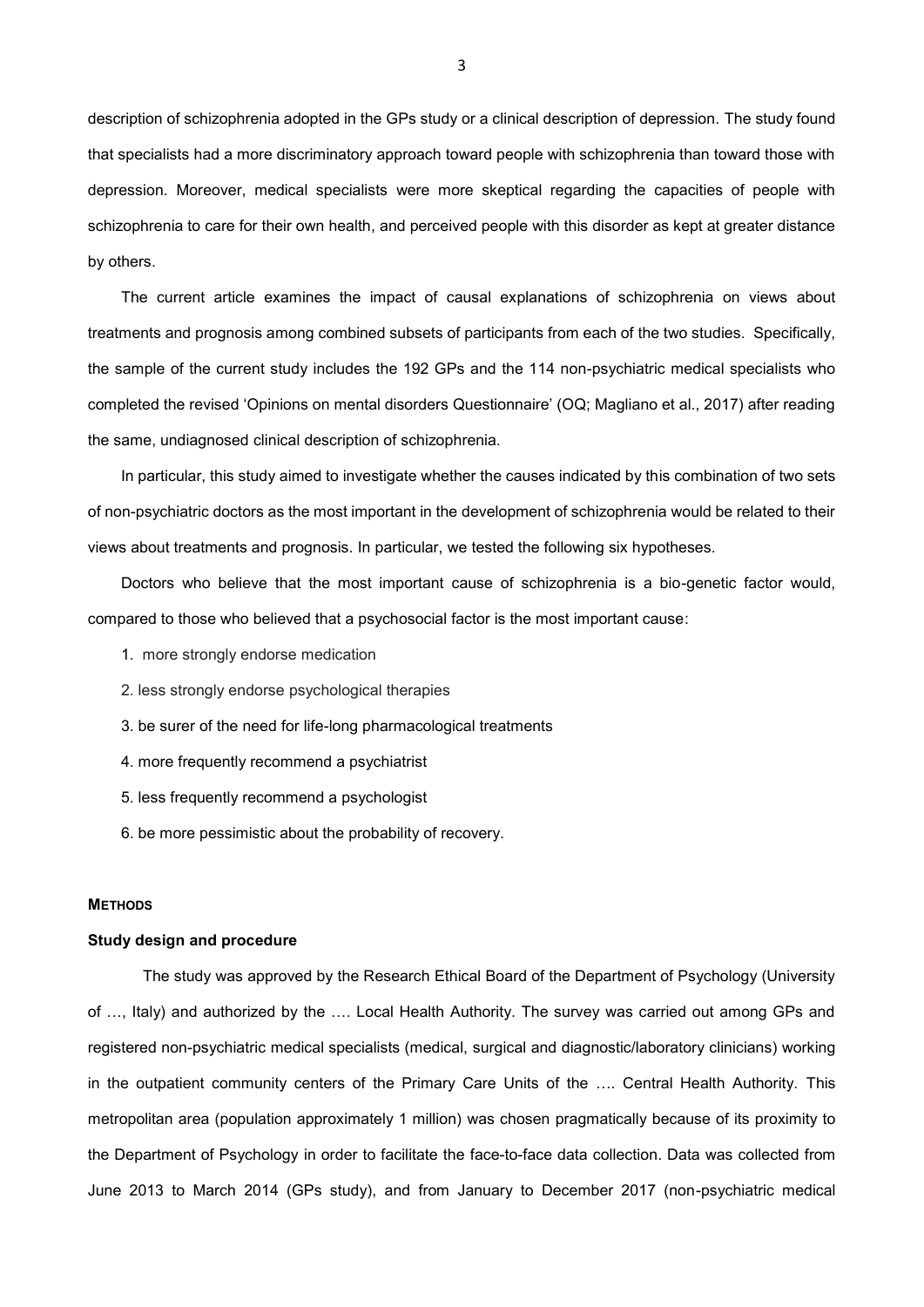specialists study). No relevant change in the organization of the health care services or in the availability of health professional resources occurred in this time frame at local or regional level.

In both the studies, potential participants were contacted personally by a researcher and invited to join a study on their views about mental disorders. In the GPs study, 50% of participants completed the OQ after reading a clinical description of schizophrenia (Appendix A) and were included in the current study's sample. The remaining 50% of participating GPs were excluded because they completed the questionnaire in relation to the diagnostic label 'schizophrenia' given in the questionnaire (i.e., no clinical description of the disorder was provided). Details of the study design are reported in Magliano et al., 2017. In the medical specialists' study (BLINDED), 50% of participants completed the OQ after reading a clinical description of schizophrenia (Appendix A) and were included in this study sample. The remaining 50% of participating doctors were excluded because they completed the OQ after reading a clinical, undiagnosed description of depression. In both the studies, the questionnaire was self-administered either in the presence of the researcher at the physician's office or by themselves, according to their preference. Information on participants' demographic variables and professional background was collected.

#### **Sample characteristics**

Of the 430 GPs approached (50% of GPs working in the selected catchment area), 387 gave informed consent to participate (90%). Of these 387, 192 completed the questionnaire after reading the clinical description of schizophrenia and were included in this study. Of the 255 medical specialists approached (90% of all medical specialists working in the community in that catchment area), 211 (82.7%) agreed to participate. Of these 211, 114 completed the questionnaire after reading the description of schizophrenia and were included in this study. One questionnaire was subsequently excluded due to missing data. Therefore, the final sample for this study was 305 doctors (192 GPs and 113 medical specialists). Participants' socio-demographic and professional background characteristics are reported in Table 1. The 305 participants were mainly male (77%), with a mean age of 57.8 years. Nearly all participants had achieved their MD degree more than 20 years previously and most reported having treated at least one client diagnosed with 'schizophrenia'. GPs and medical specialists were comparable in socio-demographic variables and professional background characteristics, except gender (male: GPs 82.3% vs. medical specialists 68.1%;  $\chi^2$ =8.05, df 1, p<0.005).

### **Assessment instrument**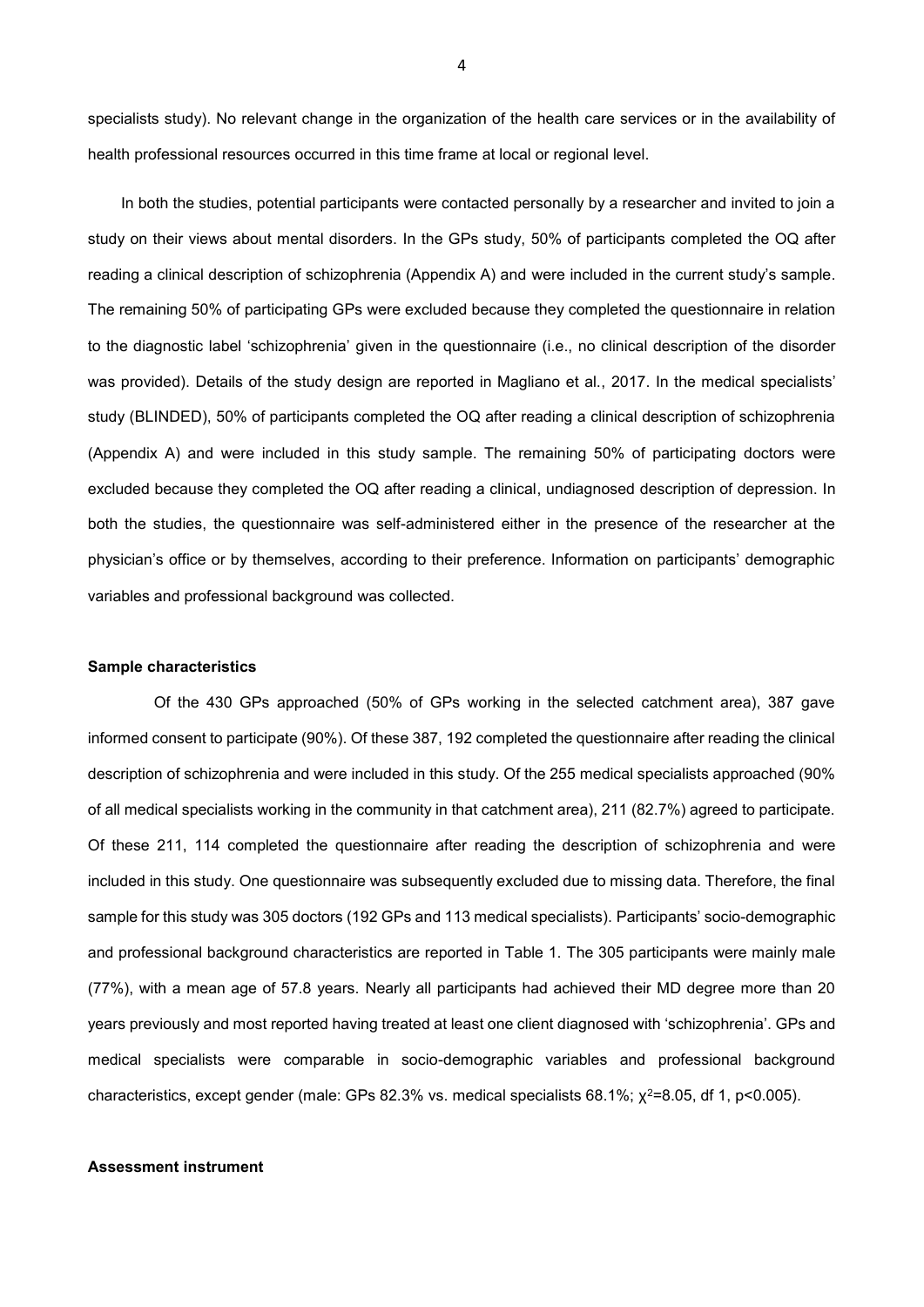The revised version of the OQ (Magliano et al., 2017) is a self-report tool including: a) 16 yes/no items on beliefs of bio-psycho-social factors involved in the development of the disorder in question; b) two open questions about what is the 'most important' and the 'most frequent' cause of the clinical description; c) 4 yes/no items on beliefs about which professionals should be involved in the treatment of People With a given Disorder (PWD); d) 23 items, grouped into 10 subscales, addressing beliefs about: 1-3) usefulness of drugs and psychological therapies and need of life-term pharmacological treatments; 4) probability of recovery; 5) insight of PWD about their own mental health problems; 6) capacity of PWD to report their health conditions to medical doctors; 7) perception of others' need for social distance from PWD; 8) dangerousness; 9) discriminatory approach to PWD in non-psychiatric hospital wards; 10) difficulties of PWD in having romantic relationships. Section d items are rated on a 3-point scales (1= "not true", 2 = "partially true", 3 = "completely true"). The psychometric properties of OQ's section d were previously tested on a sample of 387 GPs and found to be satisfactory (Confirmatory Factor Analysis: model  $\chi^2$  =320.35, df 188, N = 387, p <0.05; non normed fit index [NNFI] = 0.95; comparative fit index [CFI] = 0.97; root mean square error of approximation [RMSEA] = 0.04 (0.03; 0.05); standardized root mean square residual [SRMR] = 0.04; all factor loadings significant for p < .001; Cronbach's α values of the factors ranging from 0.65 to 0.83). The revised OQ was developed in Italian and only the Italian version has been validated. The questionnaire is available from the corresponding author upon request. An English translation of all items' contents is reported in Magliano et al., 2017.

In this study sample, Cronbach's α values of OQ section d subscales ranged from 0.66 to 0.84. For the purpose of this article, only items from the OQ sections a to c, and from the subscale 1 to 4 of section d were analyzed.

#### **Statistical analysis**

The OQ section a) items were dichotomised as *biogenetic causes* (heredity, chemical imbalance, illness during the pregnancy, physical illness, use of alcohol and street drugs) and *psychosocial causes* (stress, work difficulties, family conflicts, poor childhood/abandonment, traumatic events, sexual abuse, physical violence, psychological violence, disillusionment in love, bereavement). Respondents' causal models were defined as *biogenetic,* if he/she had listed only biogenetic causal explanations; as *psychosocial*, if he/she had only listed psychosocial causal explanations; and, as *biopsychosocial,* if the respondent had listed both biogenetic and psychosocial causes. Responses to the section b open item, *"in your opinion, what is the most important cause of this disorder?",* were dichotomized as *biogenetic* and *psychosocial* by applying the above-mentioned classification. Chi square (*χ 2.)* with Cramer's V was used to investigate the association of the type of most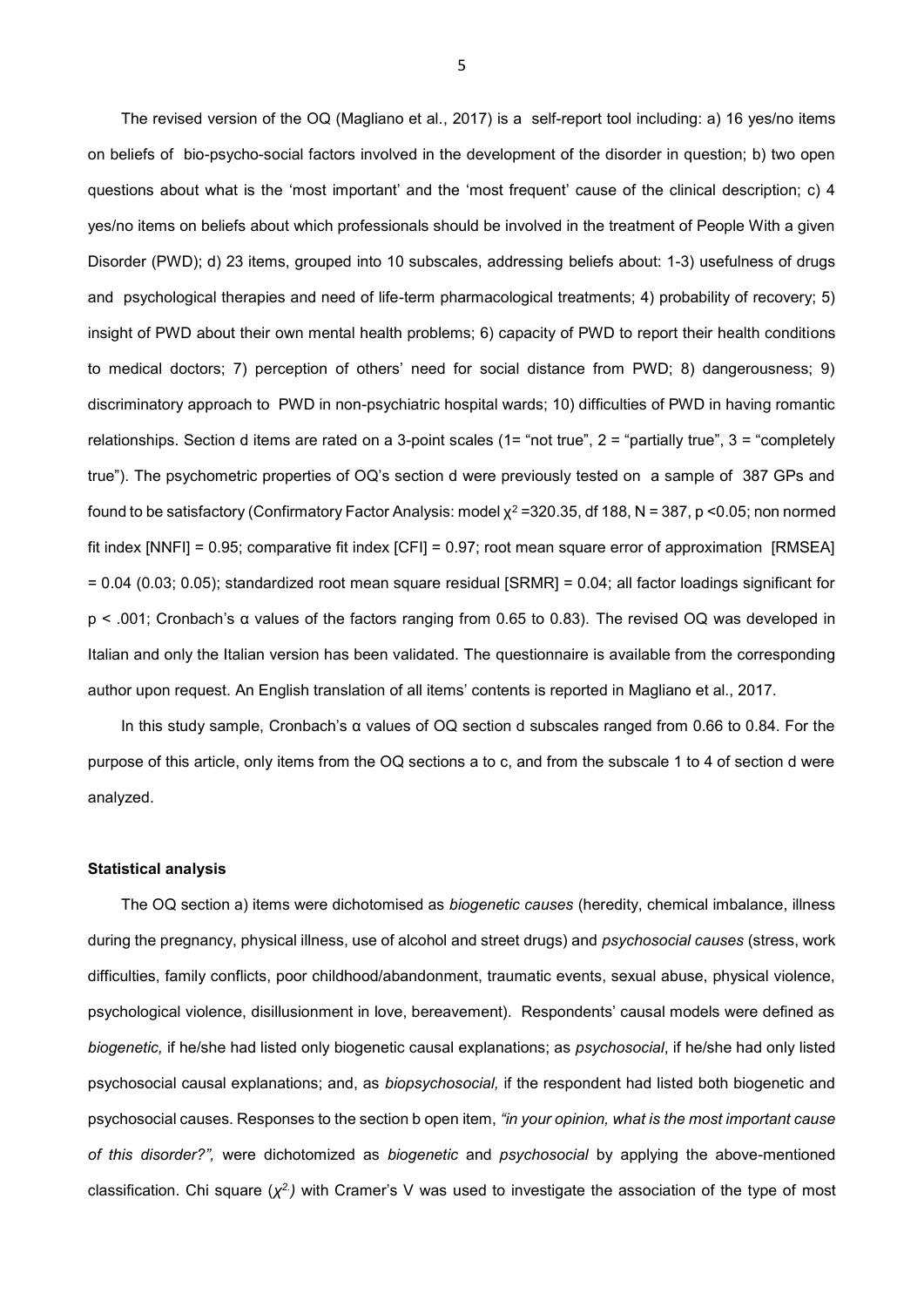important cause (biogenetic vs. psychosocial) with the recommendations of types of professionals (psychiatrists, psychologists, neurologists, GPs). Multivariate Analysis of Variance (MANOVA) was performed to explore the association of most important cause (biogenetic vs. psychosocial - independent variable) on respondents' beliefs about usefulness of drugs and psychological therapies, need of long term pharmacological treatments and probability of recovery (mean scores of OQ section d 1-4 subscales, dependent variables). Statistical significance level was set at *p*<0.05. Statistical analyses were performed using SPSS, version 21 (IBM, 2012).

### **RESULTS**

The factors most frequently reported as involved in the development of schizophrenia were heredity (65.2%) and use of street drugs (54.1%), followed by psychological violence (45.9%) and traumatic events (44.6%; Table 2). The majority of physicians (75.1%) endorsed at least one biological and one psychosocial cause, 16.4% reported only biological factors, and 8.5% endorsed only psychosocial causes.

Of the 305 participating doctors, 264 (86.5%) expressed their opinion about the most important cause of schizophrenia (see Table 3) while 41 (13.4%) either did not reply (29) or stated that the most important cause was a combination of biological and psychosocial causes (12). Of the 264 valid responses, 53.8% indicated a biogenetic cause (most frequently heredity - 60.6%) and 46.2% a psychosocial cause (most frequently stress - 18.8%). (When considering these overall percentages for the two general types of causes it must be noted that there were 10 psychosocial causes offered and only six biogenetic ones).

Eighty-seven percent of doctors recommended a psychiatrist, 47.9% recommended a psychologist, 23.8% a GP and 18.5% a neurologist. Both a psychiatrist and a psychologist were recommended by 42.2%. Fifty-two percent believed that it was completely true that "drugs are useful for the disorder". Moreover, 33.9% believed that it was completely true that "PWD must take drugs all their life", and 15% thought that is was completely true that "if stop taking drugs, PWD become dangerous". Fifty-six percent of physicians thought it completely true that "psychological interventions are useful for the disorder" Only 29.1% believed it was completely true that "people with this disorder can recover" (see Table 4).

Participants stating that the most important cause was biogenetic more frequently recommended a psychiatrist (96.5% vs. 77.9%; χ<sup>2</sup>= 21.4, *df* 1, p<0.0001, Cramer's V=.28, p<0.0001) and less frequently a psychologist (42.2% vs. 56.6%; χ<sup>2</sup>=5.37, *df* 1, p<0.02, Cramer's V=.14, p<0.02). Multivariate analyses of variance revealed a significant effect of biogenetic vs. psychosocial most important causes on three subscales (see Table 5). In particular, compared to doctors who indicated a psychosocial cause, those who indicated a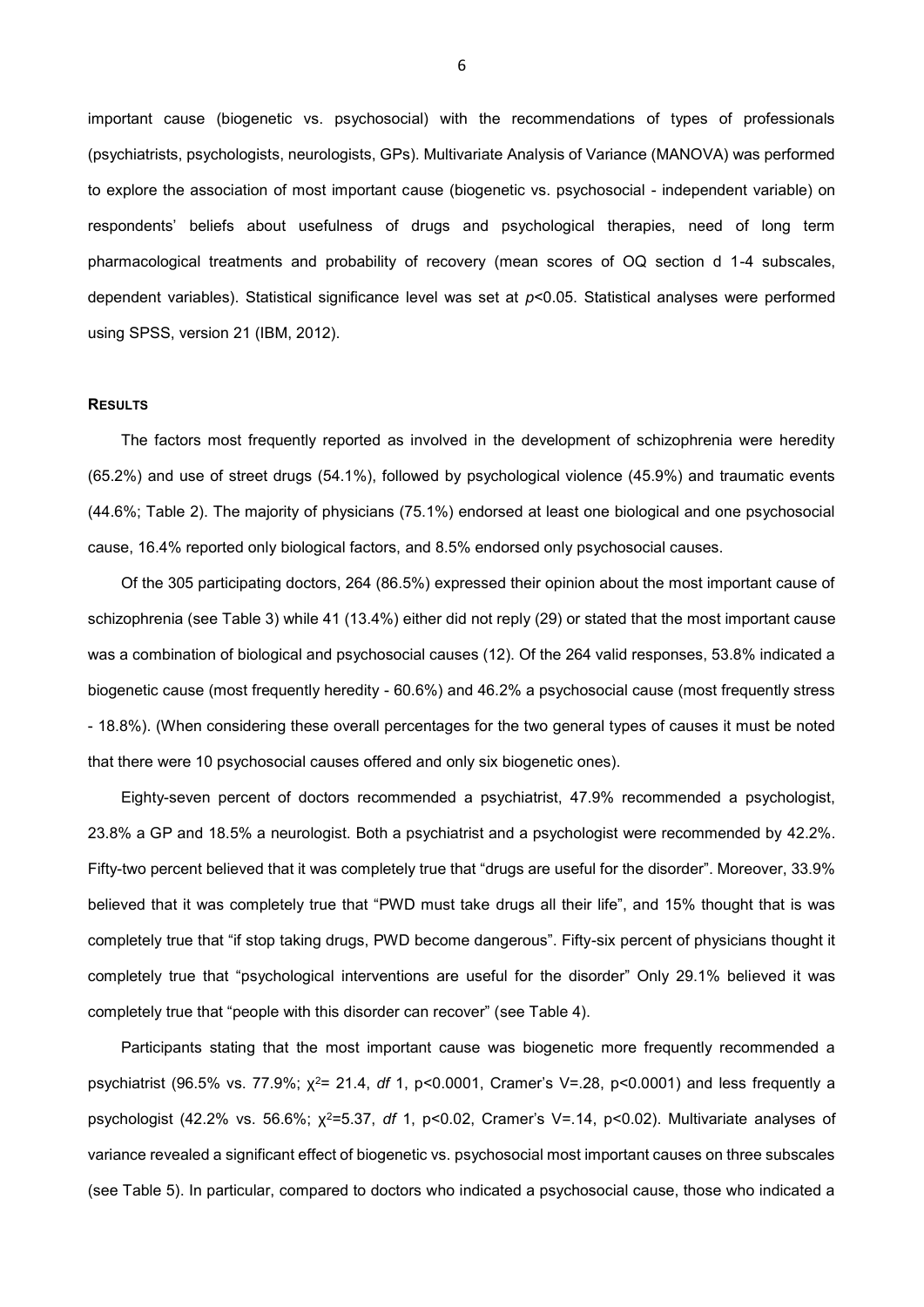biogenetic cause were more pessimistic about recovery (biogenetic mean ± SD: 2.09 ± 0.56 vs. psychosocial 2.35 ± 0.55, F (1, 265)=13.96, p<0.0001), more confident about the usefulness of drugs (2.62 ± 0.51 vs.2.38 ± 0.54, F (1, 265): 13.04, p<0.0001) and more convinced of the need of life-long pharmacological treatment (2.11 ± 0.53 vs. 1.89 ± 0.55, F (1, 265)= 12.04, p<0.001; Wilks'λ = 0.89, *F* (4,259) = 7.80, *p*< 0.0001).

## **DISCUSSION**

#### **Interpretation of the results**

The findings of this study highlight that most non-psychiatric doctors view schizophrenia as a disorder caused by a combination of biogenetic and psychosocial factors, but that most place more emphasis on biological factors, particularly genetics (65.2%). As hypothesized, and perhaps unsurprisingly, the results of this study confirm previous findings that viewing schizophrenia as mainly due to a biological cause is associated with greater confidence in drugs, higher conviction of the need of life-long pharmacological treatments, and prognostic pessimism (Ahn et al., 2009; Carter et al., 2017; Kvaale et al., 2013; Larkings and Brown, 2018). Moreover, adherence to a biologically-oriented model of schizophrenia may led to an underestimation of the value of psychologists (Deacon, 2013; Magliano, [Read,](https://www.ncbi.nlm.nih.gov/pubmed/?term=Read%20J%5BAuthor%5D&cauthor=true&cauthor_uid=23916362) [Sagliocchi,](https://www.ncbi.nlm.nih.gov/pubmed/?term=Sagliocchi%20A%5BAuthor%5D&cauthor=true&cauthor_uid=23916362) [Patalano, &](https://www.ncbi.nlm.nih.gov/pubmed/?term=Patalano%20M%5BAuthor%5D&cauthor=true&cauthor_uid=23916362) [Oliviero, 2](https://www.ncbi.nlm.nih.gov/pubmed/?term=Oliviero%20N%5BAuthor%5D&cauthor=true&cauthor_uid=23916362)013). Strong belief in the efficacy and safety of antipsychotic medication has been brought into question by recent studies and reviews (Bola, Lehtinen, Cullberg, & Ciompi, 2009; Bola, Kalo & Soydan, 2011; Hutton, Weinmann, Bola, & Read, 2013; Jung et al., 2016; Read & Williams, 2019).

In total, 75.1% of respondents endorsed at least one biological and one psychological cause in schizophrenia, mostly psychological violence and traumatic events. This is a positive finding suggesting that most non-psychiatric doctors have a balanced biopsychosocial interpretation of this disorder. However, the fact that 53.8% affirmed that the most important cause is biological - mainly heredity - suggests that many respondents may consider psychosocial causes as mere trigger factors rather than "true" causal factors of psychosis (Magliano et al., 2013; Read, Bental & Fosse, 2009). Numerous reviews and critiques have demonstrated that the role of genetics in the development of psychosis has been greatly exaggerated and the methodological failings of many of the studies and concepts underestimated (Joseph, 2006; Joseph, 2013).

The relatively lower importance given to psychosocial factors by most non-psychiatric doctors may in part explain why only 47.9% of respondents recommended a psychologist and the fact that 42.8% were somewhat or very doubtful about the usefulness of psychological therapies (see Table 4). The relatively low percentage of respondents recommending a psychologist may be partly explained by the low availability of psychological interventions for people with severe mental disorders in routine settings (Huddock et al., 2014; Magliano et al.,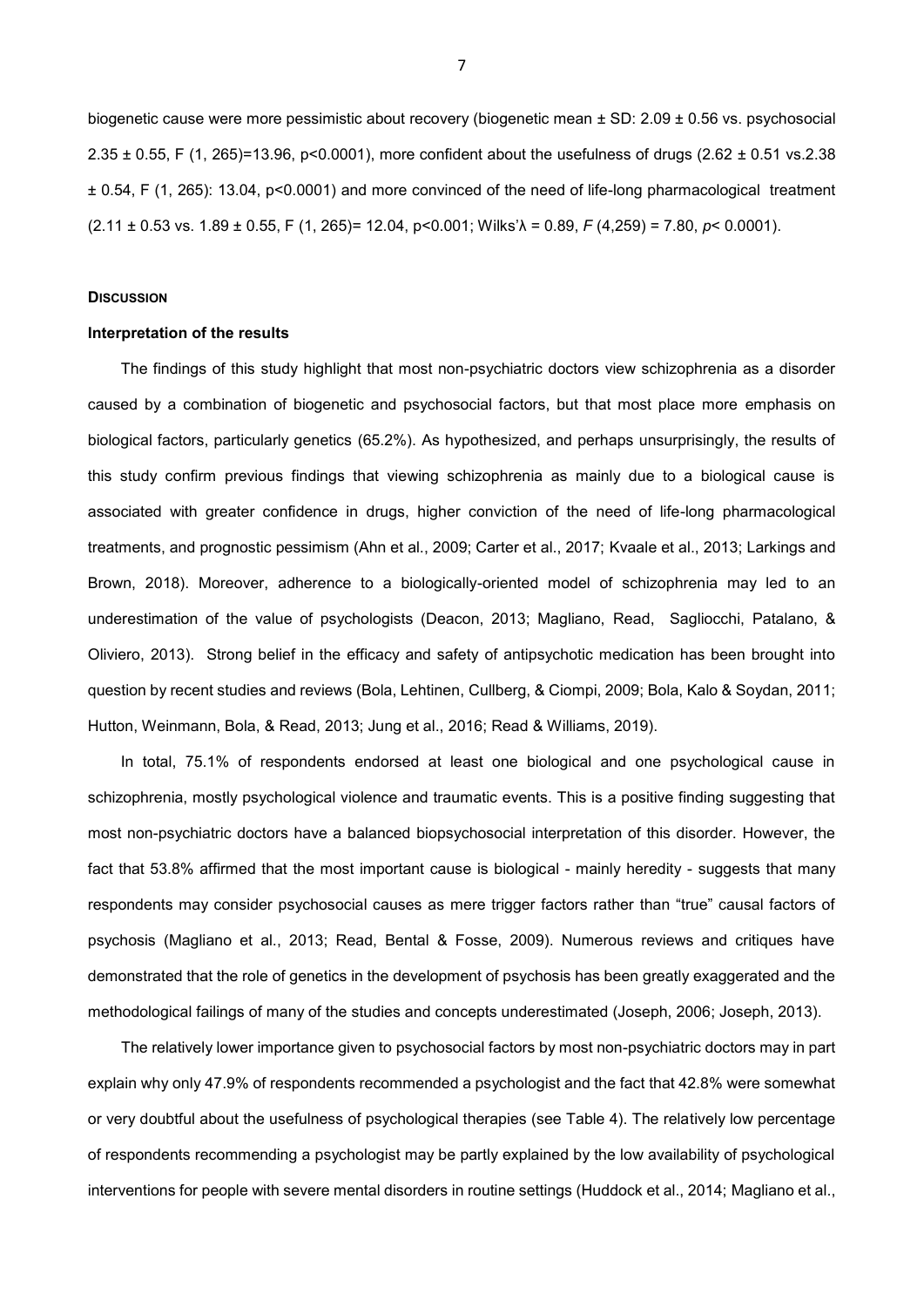2002; Prytys, Garety, Jolley, Onwumere, & Craig, 2011), and partly by the low exposure to evidence-based biopsychosocial approaches in the curricula of university medical training courses and continuous medical education programmes (Sartorius et al., 2010). There is good evidence that psychological therapies, including but not limited to Cognitive-Behavioural Therapy, are at least as effective than medication, and far safer (Morrison, 2013; Morrison et al., 2014).

Seventy-five of the sample, believed – partially or completely – that people with the disorder must take psychotropic drugs for the rest of their lives and that 63.9% believed – partially or completely – that these people become dangerous if they stop drugs. These results are in line with previous findings on the association of biogenetic explanations and pharmacological treatments with a focus on behavioural control and containment (Ahn et al., 2009; Carter et al., 2017). These findings that may have implications for physical health care of service users directly, or on the multidisciplinary approaches to physical health in schizophrenia more generally. In particular, these results may have an impact on non-psychiatric medical doctors' clinical decisions regarding people diagnosed with schizophrenia (with 82.2% of participants reporting that they have treated such people). For instance, if doctors believed that people with the disorder need to take psychotropic drugs all their life to control the symptoms of this disorder, they might not recommend drug withdrawal in case of severe side effects. Moreover, doctors' beliefs about treatments may influence recommendations these physicians may suggest to their clients regarding treatments and professionals to be involved in the care.

A percentage of 29.1% of respondents completely believe that people diagnosed with schizophrenia can recover, although 61.1% partially believe this. Since no specific definition of "recovery" was provided in the questionnaire, it is likely that respondents interpreted "recovery" in different ways (Ng, Pearson, Chen & Law, 2011). Some respondents may have interpreted recovery as implying being symptom-free and without need of further treatments, as occurs in some acute physical diseases. Others may have viewed recovery as living a meaningful life with some symptoms and with occasional need for professional support (Bellack, 2006). However it is interpreted, prognostic pessimism may negatively influence clinical decisions (Adewuya & Oguntade, 2007; Corrigan et al., 2014; Vistorte et al., 2018), the information clinicians provide to their clients (Gumus, 2008), and, perhaps most importantly, clients' own beliefs about their chances of recovery (Carter et al., 2017; Larkings & Brown, 2018).Our findings suggest the need to provide some non-psychiatric doctors with training on the multiple and varied interacting causes of the symptoms that elicit a diagnosis of 'schizophrenia', including the psycho-social factors (Read & Dillon, 2013), and on the efficacy and safety of the broad range of available evidence-based treatments (Bentall, 2013; Morrison, 2013; Read & Dillon, 2013). Educational initiatives for non-psychiatric doctors should also include information on actual rates of recovery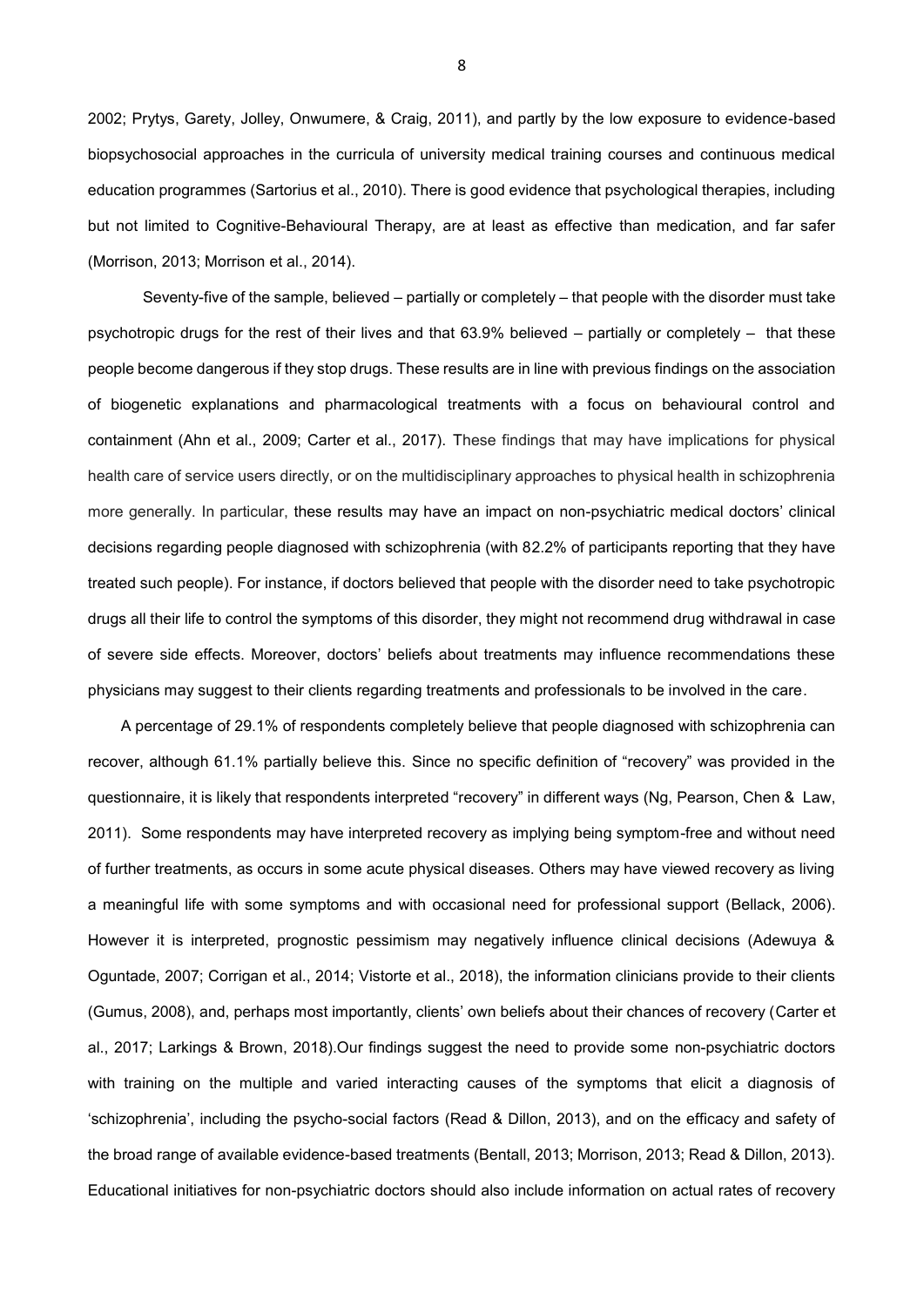(Tibaldi & Govers, 2011; Varese et al., 2012; Warner, 2009) and the actual risks of dangerous behaviours in schizophrenia. These findings also indicate the need to sensitize non-psychiatric doctors on the effects of stigma (defined by Goffman as "an attribute that links a person to an undesirable stereotype, leading other people to reduce the bearer from a whole and usual person to a tainted, discounted one", reported in [Stuber,](https://www.ncbi.nlm.nih.gov/pubmed/?term=Stuber%20J%5BAuthor%5D&cauthor=true&cauthor_uid=18440687) [Meyer](https://www.ncbi.nlm.nih.gov/pubmed/?term=Meyer%20I%5BAuthor%5D&cauthor=true&cauthor_uid=18440687) & [Link,](https://www.ncbi.nlm.nih.gov/pubmed/?term=Link%20B%5BAuthor%5D&cauthor=true&cauthor_uid=18440687) 2008) and its toxic effects on health practices (Sartorius et al., 2010), especially the view of the "schizophrenic" as a dangerous person affected by an incurable illness requiring life-long pharmacological treatments (Read et al., 2009).

Education and contact with people diagnosed with schizophrenia are both stated to have some impact in reducing public stigma and prejudice against people with serious mental health problems (Corrigan et al., 2012) and in health contexts (Henderson et al., 2014; Ucok et al., 2011). In Italy, educational initiatives for future health, based on participation of people with experience of the psychiatric system and who have been given a schizophrenia diagnosis (Magliano et al., 2014; Magliano et al., 2016), resulted in increased endorsement of psychosocial causes, more frequent recommendation of psychologists, greater prognostic optimism and increased conviction of the usefulness of both pharmacological and psychological treatments. We are currently seeking to initiate similar educational initiatives for non-mental health professionals. At the same time of education, efforts to promote integrative approaches to psychosis should be made at the level of mental health care policies, academic medical curriculum and mental health staff training.

#### **Strengths and limitations of the study**

This is the first study carried out in Italy that has specifically investigated causal beliefs of schizophrenia among non-psychiatric doctors and whether differential belief in biogenetic vs. psychosocial causes would influence medical sample of non-psychiatric doctors. Strengths include the face-to-face collection of the data and the high participation rate (87%). The use of a validated self-reported instruments is a further strength, which may facilitate the replication of the survey in other healthcare contexts.

This study also has a number of limitations, indicating the need for some caution in the interpretation of its results. In particular, the rather high mean age of the sample (58 years) might make the results unrepresentative of younger, more junior, doctors. However, the finding that age was unrelated to causal beliefs (type of causes: F=0.18, df 2, 283, p=0.83; most important cause: F=0.73, df 1, 243; p=0.39) or to opinions about treatments (usefulness of drugs: Pearson's r = 0.09, p< 0.14; usefulness of psychological therapies: r = -0.06, p<0.27; needs of life-term pharmacological therapies: r=0.02, p=0.69) and recovery (r=0.01, p=0.87) suggests that this may not be a serious limitation. Similarly, the limitation that 77% of the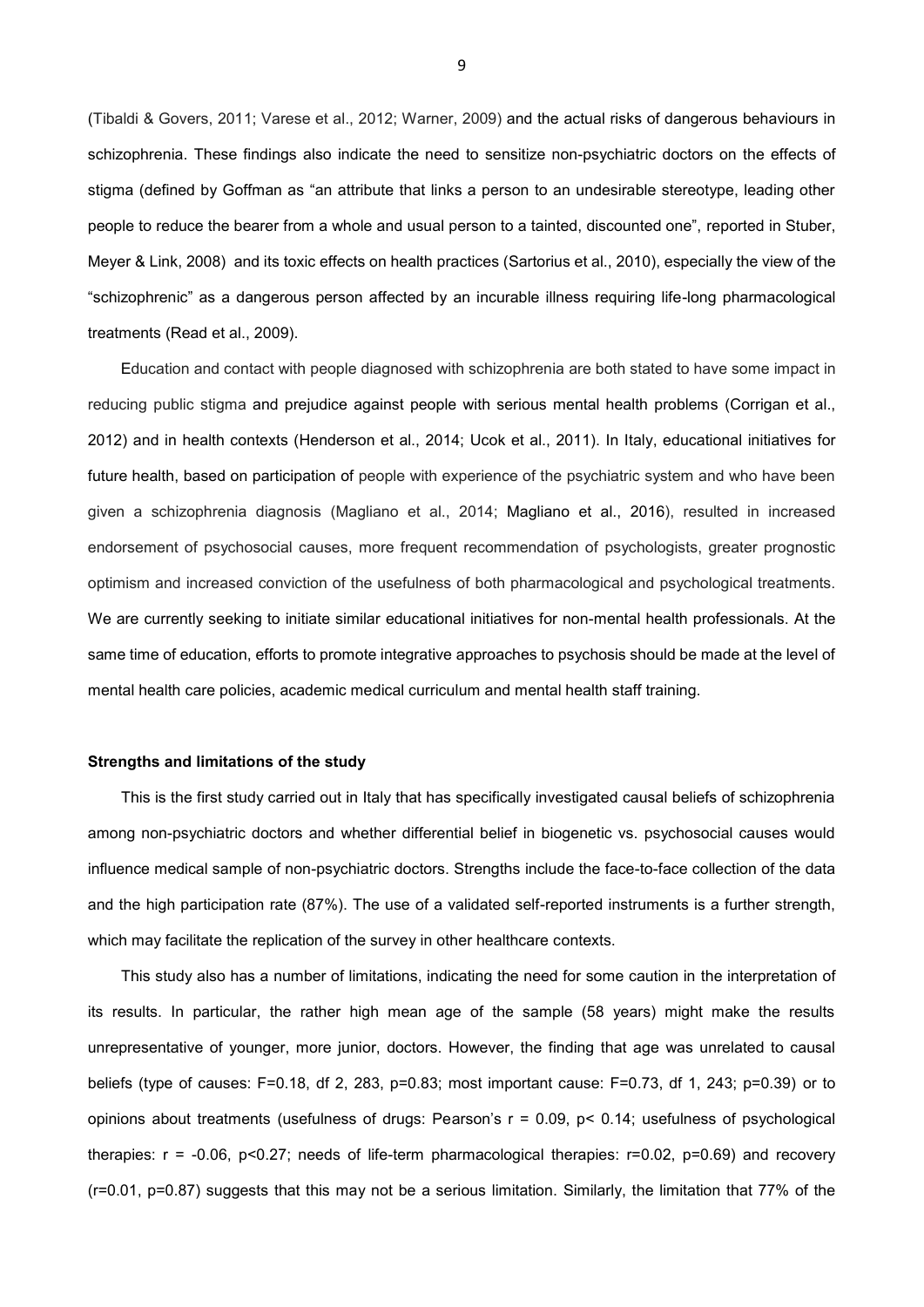sample was male - a condition which would not be a fair gender representation - is somewhat mitigated by the finding that gender was not significantly related to causal beliefs (type of causes:  $χ²=2.8$ , df 2, p=0.25; most important cause: χ<sup>2</sup>=1.18, df 1, p=0.28) or to opinions about treatments and possibility of recovery (MANOVA Wilks'λ=0.02, *F* (4,300)=1.28, *p=*0.28).

The fact that the study was conducted with doctors working in primary care unit of only one local health authority located in Southern Italy - a geographical area where mental and non-mental healthcare resources are poorer than in Central and Northern Italy (Magliano et al., 2002; Ministero della Salute - Agenzia Nazionale per i Servizi Sanitari Regionali, 2017) - is a limitation which might have influenced respondents' beliefs about treatments and prognosis. However, the lack of other Italian studies on non-mental health professionals' beliefs about people with schizophrenia and the care of this disorder means we do not know whether our findings are generalizable to other areas of Italy (or beyond). We are planning to extend the study to other geographical areas of Italy – possibly using an online data collection procedure.

It must also be noted that the data collected are from a cross-sectional study. Therefore, we cannot be certain that the relationships we found between causal beliefs and other variables are necessarily causal, or, if causal, that they are in the direction we hypothesised. It is conceivable, for example, that belief in the efficacy of medications has led to, or strengthened, bio-genetic causal beliefs. Alternatively, such beliefs might be reciprocally reinforcing. The revised OQ has been developed and validated only in Italian. The process of translation and adaptation of the tool to other health and cultural contexts might have delayed the replication of the survey in other countries.

The survey investigated only beliefs, while no data has been collected on whether respondents' beliefs about causes and treatments of schizophrenia influence clinical practices (for instance, the prescription of drugs for physical health problems requiring discontinuation of psychiatric drugs). Finally, although 82.2% of participants reporting that they have treated at least one client with this disorder, no information was collected on the intensity and the quality of such professional relationships. Therefore, it is conceivable that respondents' opinions were somehow influenced by degree of experience. Some of these limitations will be addressed in further studies.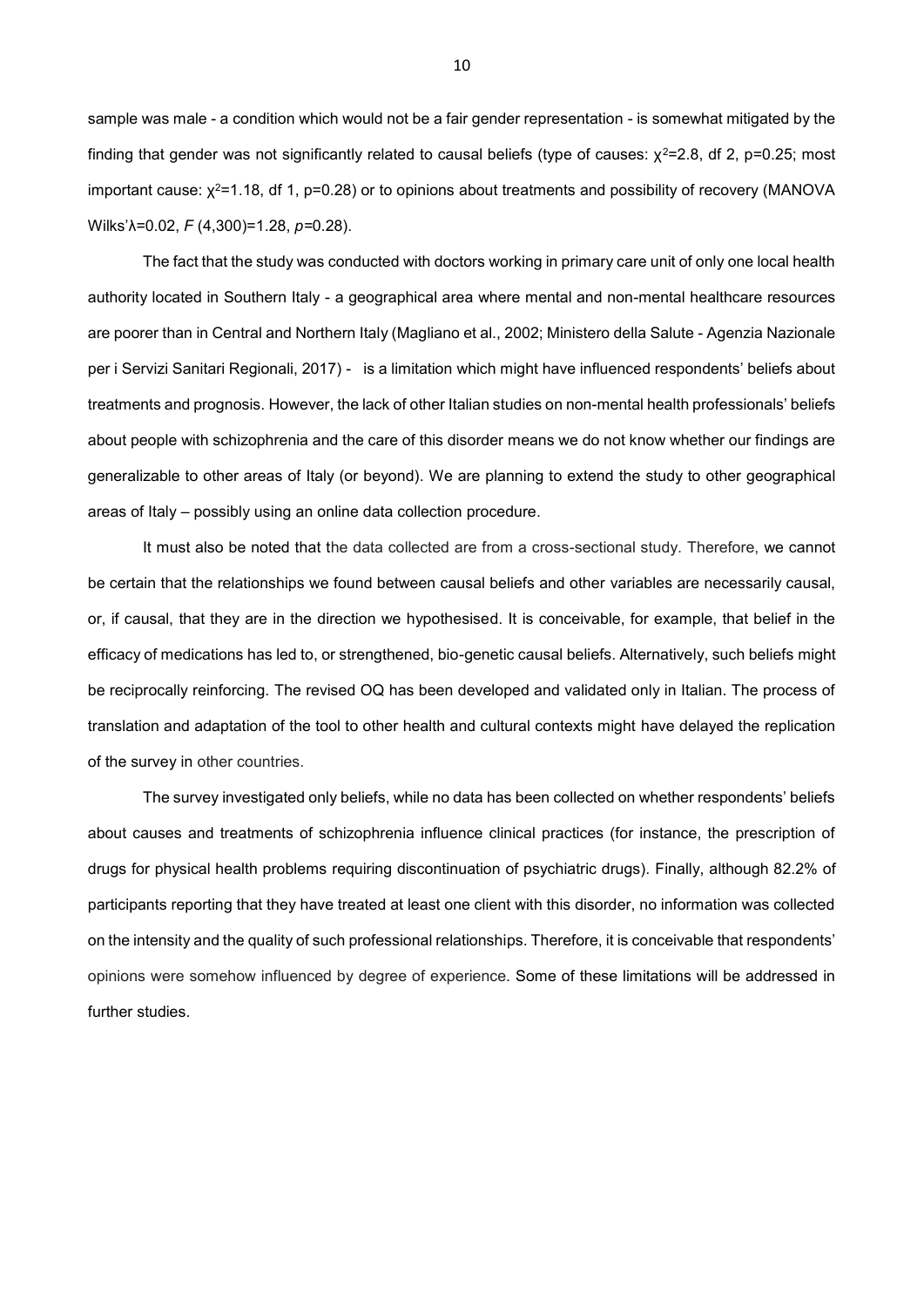## **PRACTITIONER POINTS**

- Viewing schizophrenia as mainly due to a biological cause is associated with greater confidence in the usefulness of drugs, higher belief in the need for life-term pharmacological treatments, and greater prognostic pessimism
- Belief in a biologically-oriented model of schizophrenia may lead doctors to underestimate the value of psychologists
- Prognostic pessimism amongst doctors may negatively influence clinical decisions, the information doctors provide to their clients, and clients' own beliefs about their chances of recovery
- Belief in the need for life-long pharmacological treatments in schizophrenia may lead doctors to resist drug withdrawal in case of severe side effects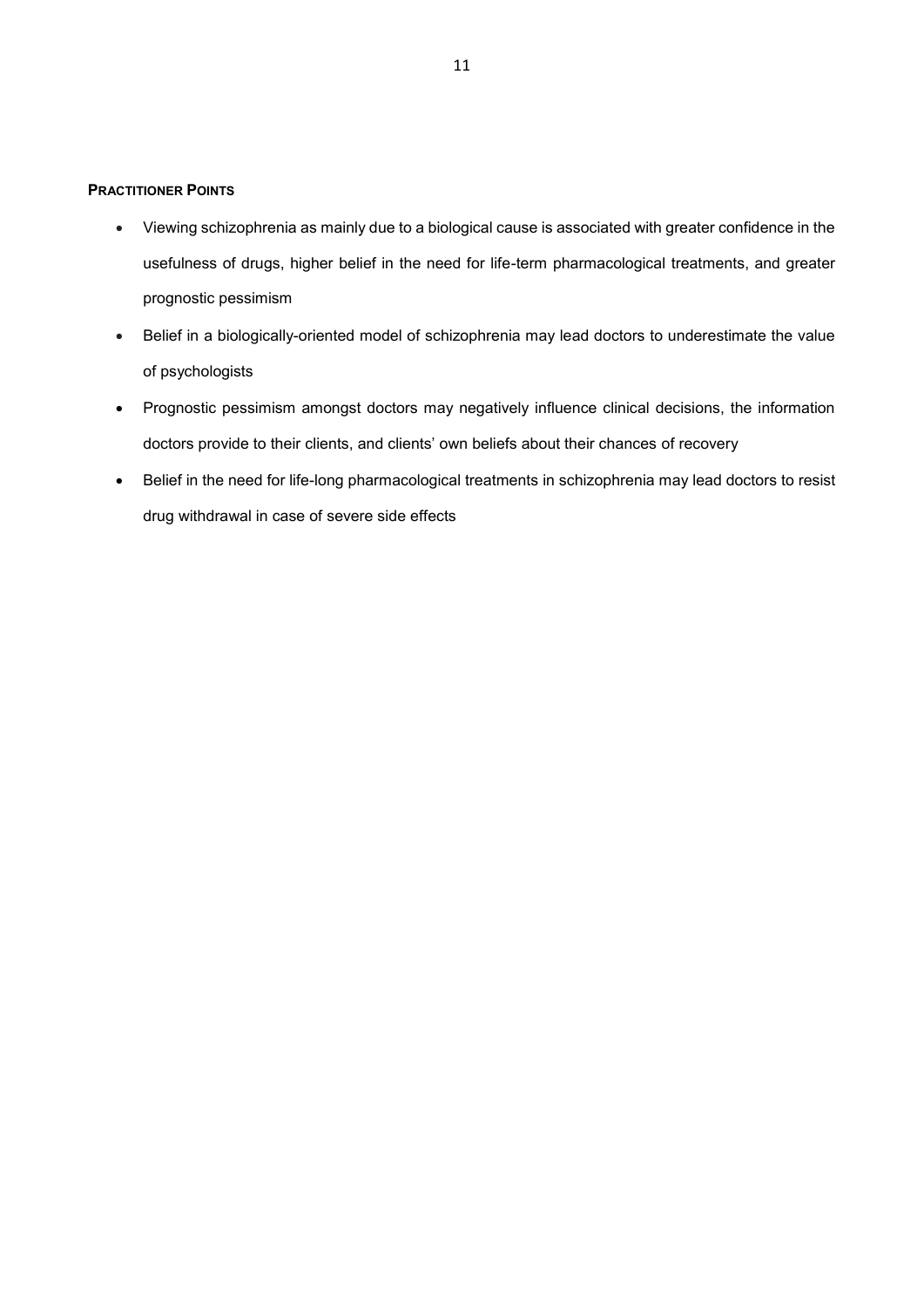#### **REFERENCES**

Adewuya, A. O., & Ognutade, A. (2007). Doctors' attitude towards people with mental illness in Western Nigeria. *Social Psychiatry and Psychiatric Epidemiology*, *42,* 931-936. doi:10.1007/s00127-007-0246- 4.

Ahn, W., Proctor, C. C., & Flanagan, E. H. (2009). Mental health clinicians' beliefs about the biological, psychological, and environmental bases of mental disorders. *Cognitive Sci*ence, *33,* 147–182. doi:10.1111/j.1551-6709.2009.01008. x.

Angermeyer, M., & Matschinger, H. (2005). Causal beliefs and attitudes to people with schizophrenia. *British Journal of Psychiatry, 186,* 331-334. doi[:10.1192/bjp.186.4.331](https://doi.org/10.1192/bjp.186.4.331)

Bellack, A.S. (2006). Scientific and consumer models of recovery in schizophrenia: concordance, contrasts, and implications. *Schizophrenia Bulletin,* 32, 432-442. DOI[:10.1093/schbul/sbj044](https://doi.org/10.1093/schbul/sbj044)

Bentall, R. (2013). Understanding psychotic symptoms: Cognitive and integrative models. In J., Read, & J., Dillon (Eds.), *Models of madness: Psychological, Social and Biological Approaches to Psychosis,* (2nd ed.), (pp. 220-237). London, UK: Routledge.

Bola, J. R., Lehtinen, K., Cullberg, J., & Ciompi, L. (2009). Psychosocial treatment, antipsychotic postponement and low-dose medication strategies in first episode psychosis: a review of the literature. *Psychosis*, *1,* 4-18. doi:10.1080/17522430802610008

Bola, J. R., Kao, D., & Soydan, H. (2011). Antipsychotic medication for early episode schizophrenia (Review). *Cochrane Database of Systematic Reviews*, *15,* CD006374. doi: 10.1002/14651858.CD006374.pub2

Carter, L., Read, J., Pyle, M., & Morrison, A. P. (2017). The impact of causal explanations on outcome in people experiencing psychosis: a systematic review. *Clinical Psychology and Psychotherapy, 24,* 332–347. doi:10.1002/cpp.2002

Corrigan, P.W., Scott, B.M., Patrick, J.M., Jennifer, D. R., Rusch, N. (2012). Challenging the public stigma of mental illness: a meta-analysis of outcome studies. *Psychiatric Services,* 63, 963-973. doi: 10.1176/appi.ps.201100529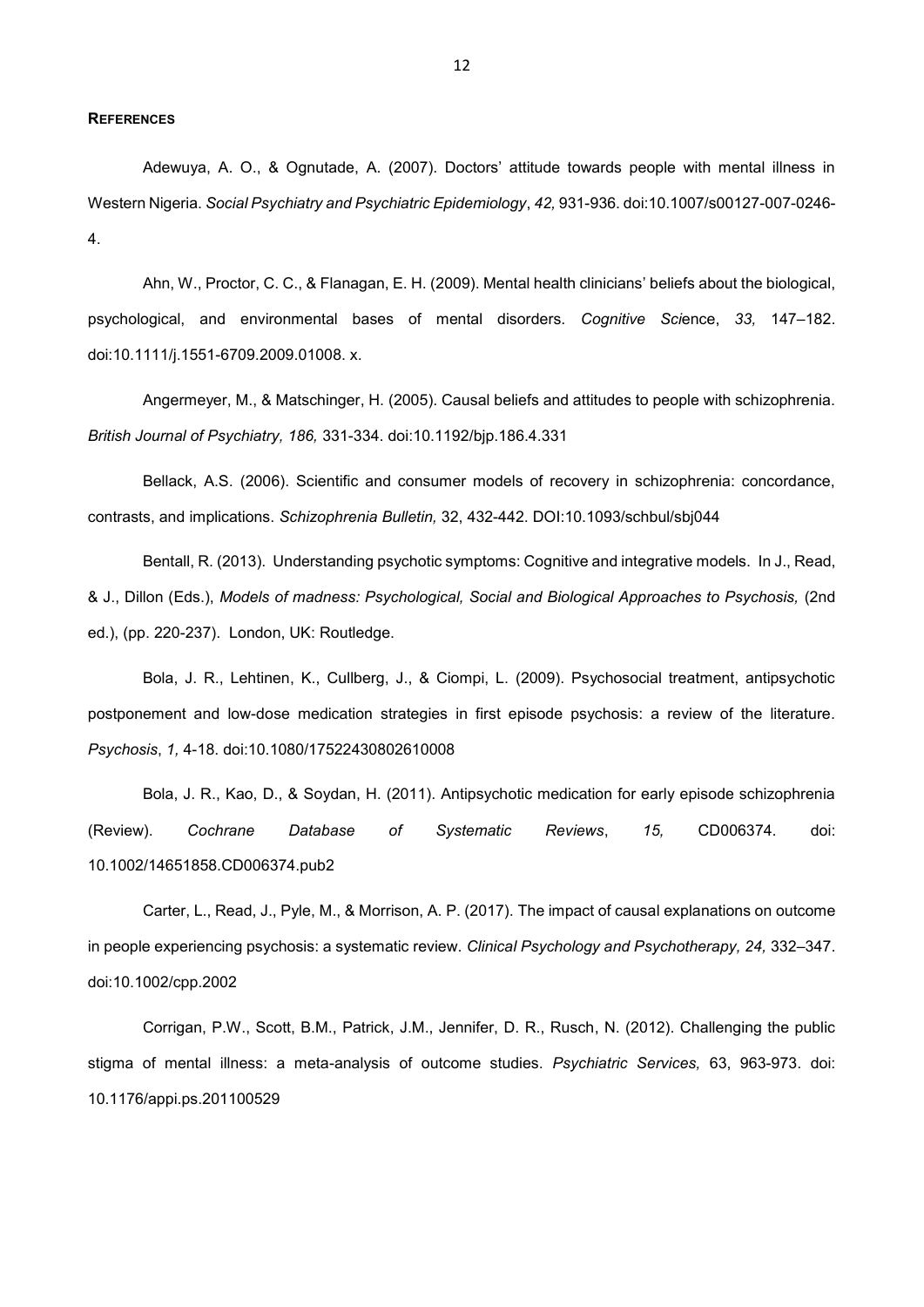Corrigan, P. W., Mittal, D., Reaves, C. M., Haynes, T. F., Han, X., Morris, S., & Sullivan, G. (2014). Mental health stigma and primary healthcare decisions. *Psychiatry Research, 218,* 35–38. doi: 10.1016/j.psychres.2014.04.028

Deacon, B. J. (2013). The biomedical model of mental disorder: a critical analysis of its validity, utility, and effects on psychotherapy research. *Clinical Psychology Review*, *33,* 846–861. doi: 10.1016/j.cpr.2012.09.007

Grausgruber, A., Meise, U., Katsching, H., Schöny, W., & Fleischhacker, W. W. (2007). Patterns of social distance towards people suffering from schizophrenia in Austria: a comparison between the general public, relatives and mental health staff. *Acta Psychiatrica Scandinavica*, *115,* 310–319. doi:10.1111/j.1600- 0447.2006. 00882.x

Gumus, A. B. (2008). Health education needs of patients with schizophrenia and their relatives. *[Archives of Psychiatric Nursing,](https://www.ncbi.nlm.nih.gov/pubmed/18505697) 22*, 156-65. doi: 10.1016/j.apnu.2007.06.015

Haddock, G., Einsner, E., Boone, C., Davies, G., Coogan, C., & Barrowclough, C. (2014). An investigation of the implementation of NICE-recommended CBT interventions for people with schizophrenia. *Journal of Mental Health, 23,* 162-165. doi:10.3109/09638237.2013.869571

Haslam, N. (2011). Genetic essentialism, neuroessentialism, and stigma: commentary on Dar-Nimrod and Heine. *Psychological Bulletin, 137,* 819-824. doi:10.1037/a0022386

[Henderson,](https://www.ncbi.nlm.nih.gov/pubmed/?term=Henderson%20C%5BAuthor%5D&cauthor=true&cauthor_uid=26361202) C., [Noblett, J.](https://www.ncbi.nlm.nih.gov/pubmed/?term=Noblett%20J%5BAuthor%5D&cauthor=true&cauthor_uid=26361202), [Parke, H.](https://www.ncbi.nlm.nih.gov/pubmed/?term=Parke%20H%5BAuthor%5D&cauthor=true&cauthor_uid=26361202), [Clement, S.](https://www.ncbi.nlm.nih.gov/pubmed/?term=Clement%20S%5BAuthor%5D&cauthor=true&cauthor_uid=26361202), [Caffrey, A.](https://www.ncbi.nlm.nih.gov/pubmed/?term=Caffrey%20A%5BAuthor%5D&cauthor=true&cauthor_uid=26361202), [Gale-Grant, O.](https://www.ncbi.nlm.nih.gov/pubmed/?term=Gale-Grant%20O%5BAuthor%5D&cauthor=true&cauthor_uid=26361202), [Schulze, B.](https://www.ncbi.nlm.nih.gov/pubmed/?term=Schulze%20B%5BAuthor%5D&cauthor=true&cauthor_uid=26361202), [Druss,](https://www.ncbi.nlm.nih.gov/pubmed/?term=Druss%20B%5BAuthor%5D&cauthor=true&cauthor_uid=26361202)  [B.](https://www.ncbi.nlm.nih.gov/pubmed/?term=Druss%20B%5BAuthor%5D&cauthor=true&cauthor_uid=26361202), [Thornicroft, G.](https://www.ncbi.nlm.nih.gov/pubmed/?term=Thornicroft%20G%5BAuthor%5D&cauthor=true&cauthor_uid=26361202) (2014). Mental health-related stigma in health care and mental health-care settings.*Lancet Psychiatry, 1,* 467-482. doi:10.1016/S2215-0366(14)00023-6

Hutton, P., Weinmann, S., Bola, J., & Read, J. (2013). Antipsychotic drugs. In J. Read & J. Dillon (Eds.), *Models of madness Psychological, Social and Biological Approaches to Psychosis,* (2nd ed.), (pp. 105- 125). London, UK: Routledge.

IBM Corp. Released (2012). *IBM SPSS statistics for Windows, version 21.0*. Armonk, NY: IBM Corp.

Jorm, A. M., & Griffiths, K. M. (2008). The public's stigmatizing attitudes towards people with mental disorders: how important are biomedical conceptualizations? *Acta Psychiatrica Scandinavica, 118,* 315–321. doi:10.1111/j.1600-0447.2008. 01251.x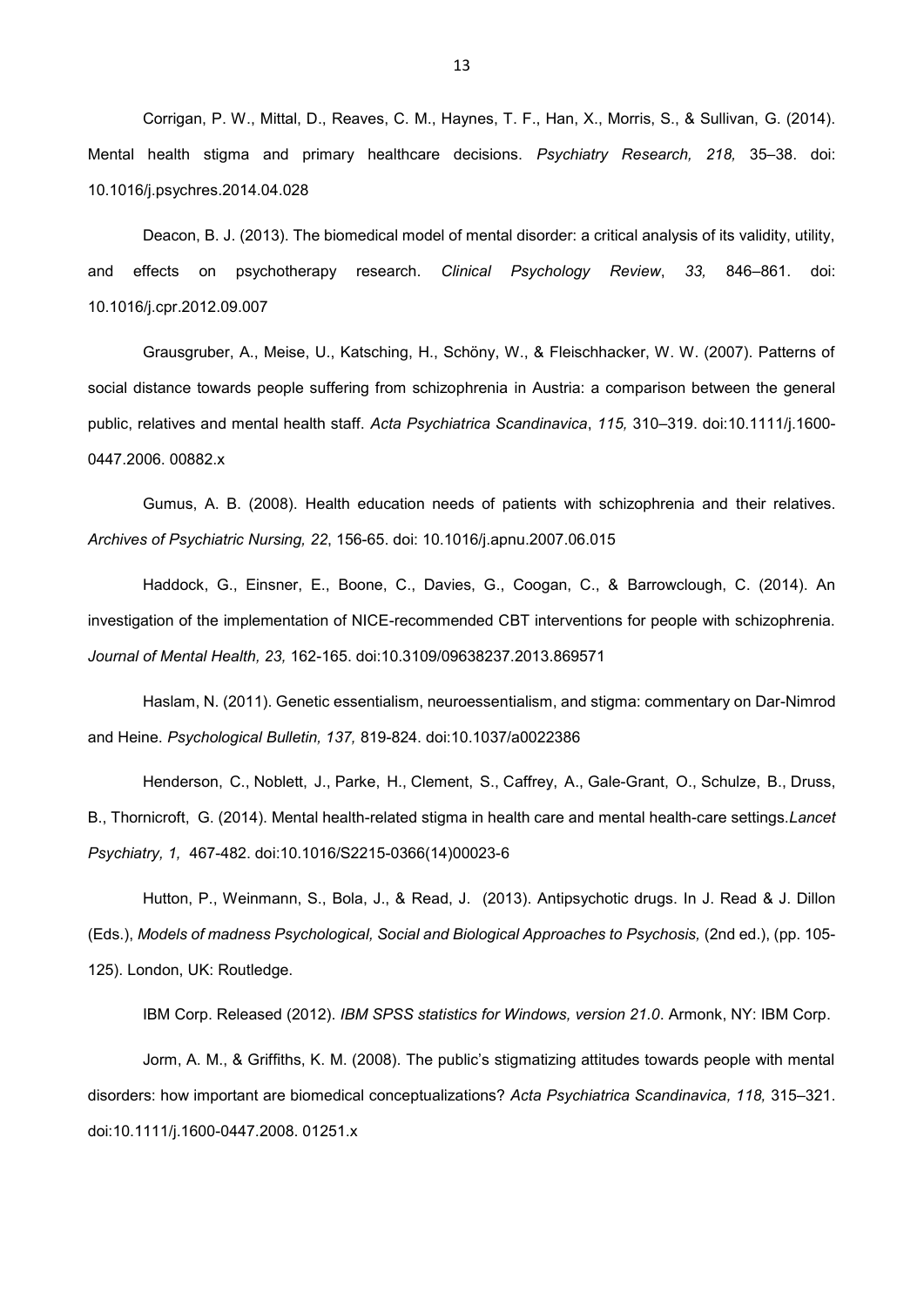Joseph, J. (2006). The missing gene: Psychiatry, Heredity and the Fruitless search for gene. New York, NY: Algora.

Joseph, J. (2013). "Schizophrenia" and heredity: why the emperor (still) has no genes. In J. Read & J. Dillon (Eds.), *Models of madness Psychological, Social and Biological Approaches to Psychosis,* (2nd ed.), (pp. 72-90). London, UK: Routledge.

Jung, E., Wiesjahn, M., Wendt, H., Bock, T., Rief, W., & Lincoln, T. M. (2016). Symptoms, functioning and coping strategies in individuals with schizophrenia spectrum disorders who do not take antipsychotic medication. *Psychological medicine*, *46,* 2179-88. doi:10.1017/S0033291716000775

Kvaale, E. P., Haslam, N., & Gottdiener, W. H. (2013). The 'side effects' of medicalization: a metaanalytic review of how biogenetic explanations affect stigma. *Clinical Psychology Review*, *33,* 782–794. doi: 10.1016/j.cpr.2013.06.002

Larkings, J. S., & Brown, P. M. (2018). Do biogenetic causal beliefs reduce mental illness stigma in people with mental illness and in mental health professionals? A systematic review. *International Journal of Mental Health Nursing, 27,* 928–941. doi:10.1111/inm.12390

Lebowitz, M. S., & Ahn, W. K. (2014). Effects of biological explanations for mental disorders on clinicians' empathy. *Proceedings of the National Academy of Sciences of the United States of America- PNAS, 11,* 17786-90. doi:10.1073/pnas.1414058111

Magliano, L., Marasco, C., Fiorillo, A., Malangone, C., Guameri, M., Maj, M., & the Working Group of the Italian National Study on Families of Persons with Schizophrenia (2002). The impact of professional and social network support on the burden of families of patients with schizophrenia in Italy. *Acta Psychiatrica Scandinavica, 106,* 291–298. [doi:10.1034/j.1600-0447.2002.02223.x](https://doi.org/10.1034/j.1600-0447.2002.02223.x)

Magliano, L., Fiorillo, A., De Rosa, C., Malangone, C., & Maj, M. (2004). Beliefs about schizophrenia in Italy: a comparative nationwide survey of the general public, mental health professionals, and patients' relatives. *The Canadian Journal of Psychiatry, 49,* 322-30.

Magliano, L., Fiorillo, A., Del Vecchio, H., Malangone, C., De Rosa, C., Bachelet, C., & [Maj, M.](https://www.ncbi.nlm.nih.gov/pubmed/?term=Maj%20M%5BAuthor%5D&cauthor=true&cauthor_uid=19378699) (2009). What people with schizophrenia think about the causes of their disorder. *Epidemiologia e Psichiatria Sociale*, *18,* 48-53.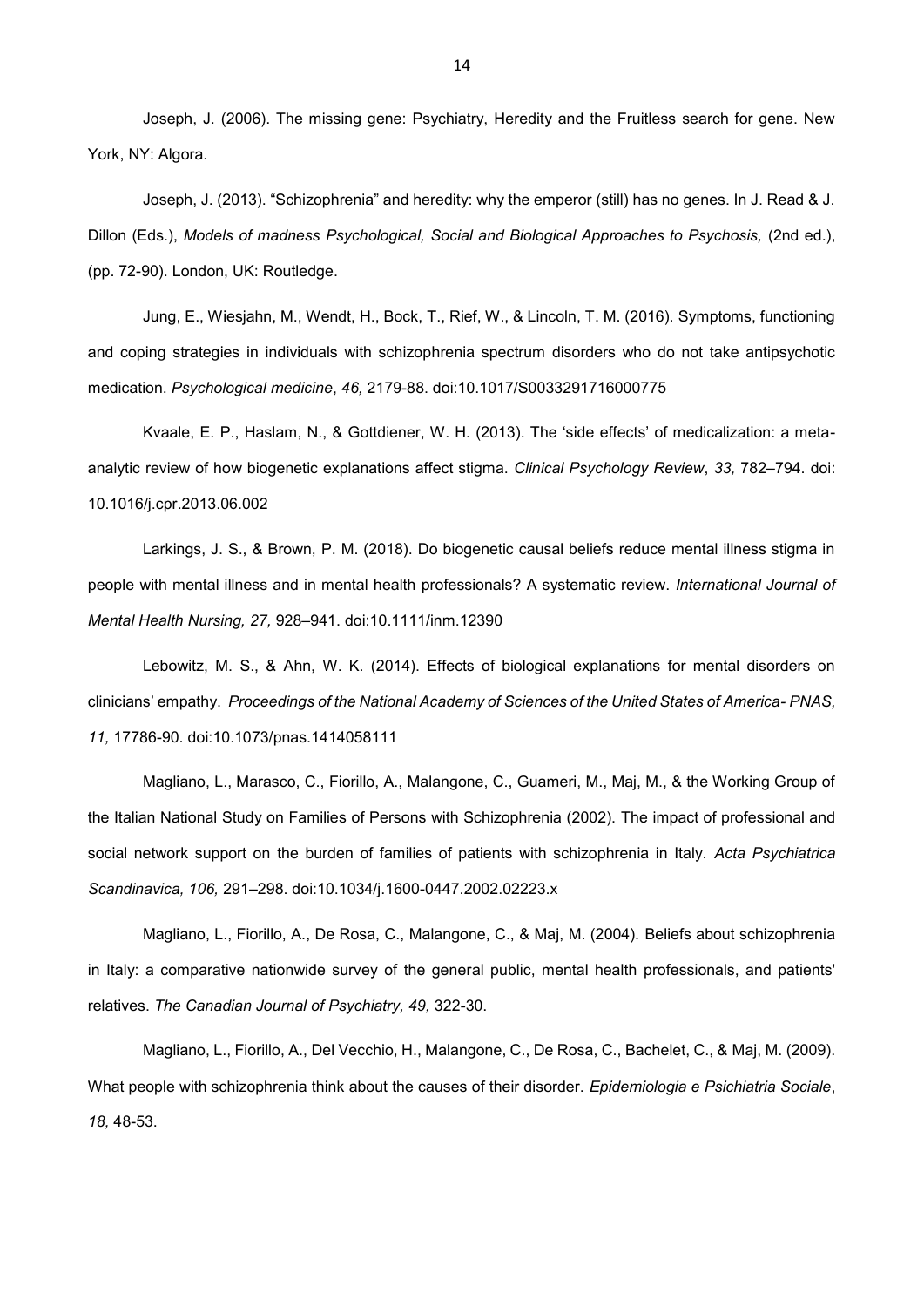Magliano, L., [Read, J.](https://www.ncbi.nlm.nih.gov/pubmed/?term=Read%20J%5BAuthor%5D&cauthor=true&cauthor_uid=23916362), [Sagliocchi, A.](https://www.ncbi.nlm.nih.gov/pubmed/?term=Sagliocchi%20A%5BAuthor%5D&cauthor=true&cauthor_uid=23916362), [Patalano, M.](https://www.ncbi.nlm.nih.gov/pubmed/?term=Patalano%20M%5BAuthor%5D&cauthor=true&cauthor_uid=23916362), & [Oliviero, N.](https://www.ncbi.nlm.nih.gov/pubmed/?term=Oliviero%20N%5BAuthor%5D&cauthor=true&cauthor_uid=23916362) (2013). Effect of diagnostic labeling and causal explanations on medical students' views about treatments for psychosis and the need to share information with service users. *Psychiatry Research, 210,* 402-7. doi: 10.1016/j.psychres.2013.07.022

Magliano, L., Read, J., Sagliocchi, A., Oliviero, N., D'Ambrosio, A., Campitiello, F., … & Patalano, M. (2014). ["Social dangerousness and incurability in schizophrenia": results of an educational](https://www.ncbi.nlm.nih.gov/pubmed/25004873) intervention for [medical and psychology students.](https://www.ncbi.nlm.nih.gov/pubmed/25004873) *Psychiatry Research, 219,* 457-63. doi:10.1016/j.psychres.2014.06.002.

Magliano, L., Rinaldi, A., Costanzo, R., De Leo, R., Schioppa, G., Petrillo, M. & Read, J. (2016). [Improving psychology students' attitudes toward people with schizophrenia: A quasi-randomized controlled](https://www.ncbi.nlm.nih.gov/pubmed/26963178)  [study.](https://www.ncbi.nlm.nih.gov/pubmed/26963178) *American Journal of Orthopsychiatry*; *86, 253-264*. doi:10.1037/ort0000161

Magliano, L., Strino, A., Punzo, R., Acone, R., Affuso, G., & Read, J. (2017). Effect of the diagnostic label "schizophrenia", actively used or passively accepted, on general practitioners' views of the disorder. *International Journal of Social Psychiatry, 63,* 1-11. doi:10.1177/0020764017695353

Magliano, L., & Marassi, R. (2018). "Schizophrenia" and "psychosis" in Italian national newspapers: do these terms convey different messages? *Schizophrenia Research, 197*, 611–612. doi: 10.1016/j.schres.2018.02.021

Ministero della Salute, Agenzia Nazionale per i Servizi Sanitari Regionali (2017). Programma Nazionale Esiti, edizione 2017. Retrieved from: [http://www.agenas.it/images/agenas/pne/SINTESI\\_PNE\\_2017\\_19\\_DICEMBRE.pdf](http://www.agenas.it/images/agenas/pne/SINTESI_PNE_2017_19_DICEMBRE.pdf)

Morrison A. P., (2013). Cognitive therapy for people experiencing psychosis. In J. Read & J. Dillon (Eds.), *Models of madness Psychological, Social and Biological Approaches to Psychosis,* (2nd ed.), (pp. 319- 335). London, UK: Routledge.

Morrison, A. P., Turkington, D., Pyle, M., Spencer, H., Brabban, A., Dunn, G., … & Hutton, P. (2014). Cognitive therapy for people with schizophrenia spectrum disorders not taking antipsychotic drugs: a singleblind randomised controlled trial. *The Lancet*, *383*, 1395-1403. doi:10.1016/S0140-6736(13)62246-1

Ng, R.M., Pearson, V., Chen, E.E., Law, C.W., 2011. What does recovery from schizophrenia mean? Perceptions of medical students and trainee psychiatrists. *International Journal of Social Psychiatry*, 57, 248- 262. doi: 10.1177/0020764009354833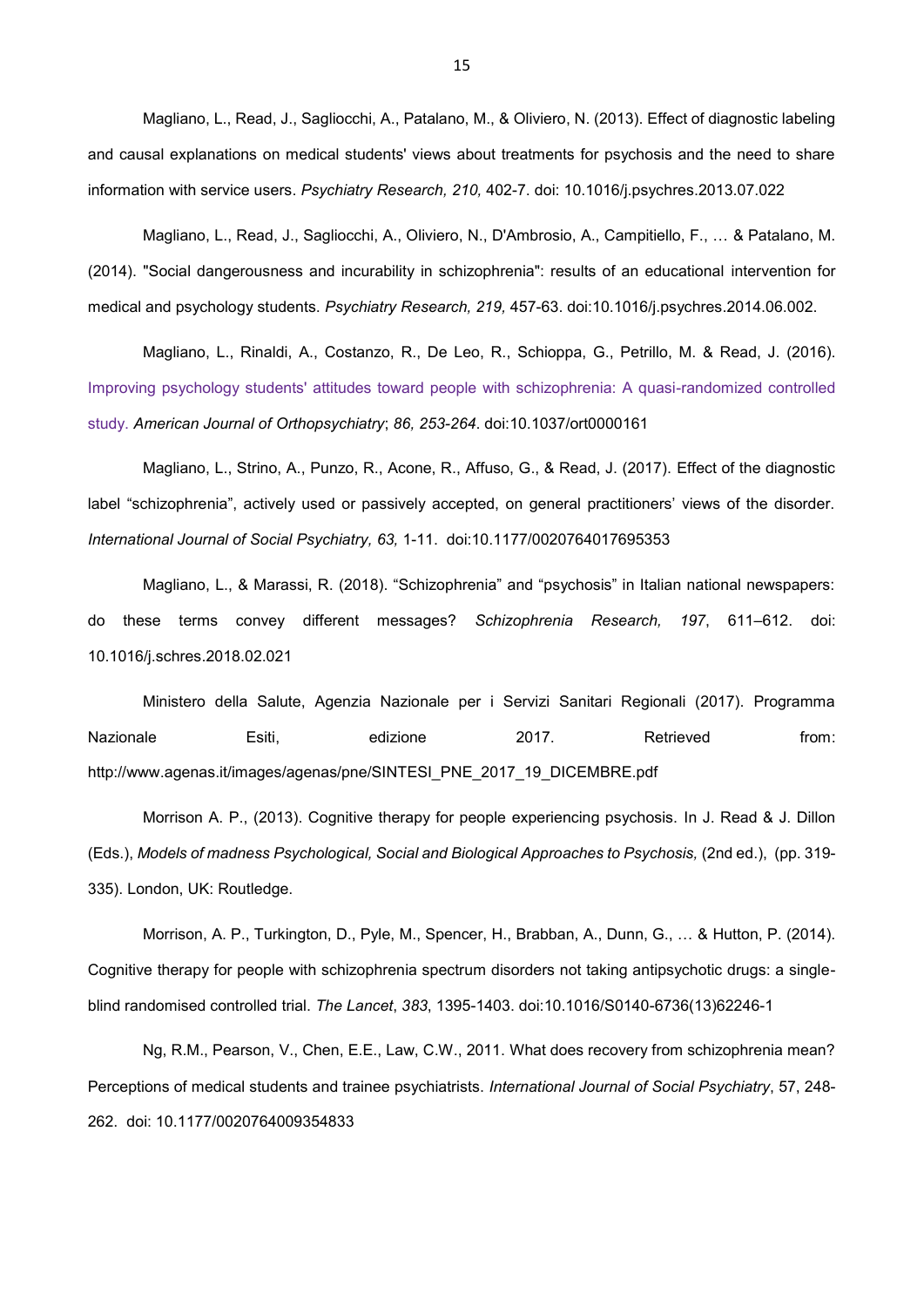Pattyn, E., Verhaeghe, M., Sercu, C., & Bracke, P. (2013). Medicalizing versus psychologizing mental illness: what are the implications for help seeking and stigma? A general population study. *Social Psychiatry and Psychiatric Epidemiology*, *48,* 1637-45. doi:10.1007/s00127-013-0671-5

Phelan, J. C. (2005). Geneticization of deviant behavior and consequences for stigma: The case of mental illness. *Journal of Health and Social Behavior*, *46*, 307–322. doi[:10.1177/002214650504600401](https://doi.org/10.1177/002214650504600401)

Prytys, M., Garety, P. A., Jolley, S., Onwumere, J., & Craig, T. (2011). Implementing the NICE guideline for schizophrenia recommendations for psychological therapies: a qualitative analysis of the attitudes of CMHT staff. *Clinical Psychology & Psychotherapy, 18,* 48–59. doi:10.1002/cpp.691.

Read, J., Haslam, N., Sayce, L., & Davies, E. (2006). Prejudice and schizophrenia: a review of the 'Mental illness is an illness like any other' approach. *Acta Psychiatrica Scandinavica*, *114,* 303-318. doi[:10.1111/j.1600-0447.2006.00824.x](https://doi.org/10.1111/j.1600-0447.2006.00824.x)

Read, J., Bentall, R., & Fosse, R. (2009). Time to abandon the bio-bio-bio model of psychosis: exploring the epigenetic and psychological mechanisms by which adverse life events lead to psychotic symptoms. *[Epidemiologia e Psichiatria Sociale,](https://www.researchgate.net/journal/1121-189X_Epidemiologia_e_psichiatria_sociale) 18*, 299-310. doi:10.1017/S1121189X00000257

Read, J., Haslam, N., & Magliano, L. (2013 a). Prejudice, stigma and 'schizophrenia': the role of biogenetic ideology. In J., Read, & J., Dillon (Eds.), *Models of madness: Psychological, Social and Biological Approaches to Psychosis,* (2nd ed.), (pp. 157-177). London, UK: Routledge.

Read, J. & Dillon, J. (2013), *Models of madness: Psychological, Social and Biological Approaches to Psychosis* (2nd ed.). London, UK: Routledge.

Read, J., Magliano, L., & Beavan, V. (2013 b). Public beliefs about the causes of 'schizophrenia': Bad things happen and can drive you crazy. In J., Read & J., Dillon (Eds.), *Models of madness: Psychological, Social and Biological Approaches to Psychosis,* (2nd ed.), (pp. 143-156). London, UK: Routledge.

Read, J., & Williams, J. (2019). Positive and negative effects of antipsychotic medication: an international online survey of 832 recipients. *Current Drug Safety, 14*.doi:10.2174/1574886314666190301152734

Robinson, P., Turk, D., Jilka, S., & Cella, M. (2019). Measuring attitudes towards mental health using social media: investigating stigma and trivialisation. *Social Psychiatry and Psychiatric Epidemiology, 54*, 51– 58. doi:10.1007/s00127-018-1571-5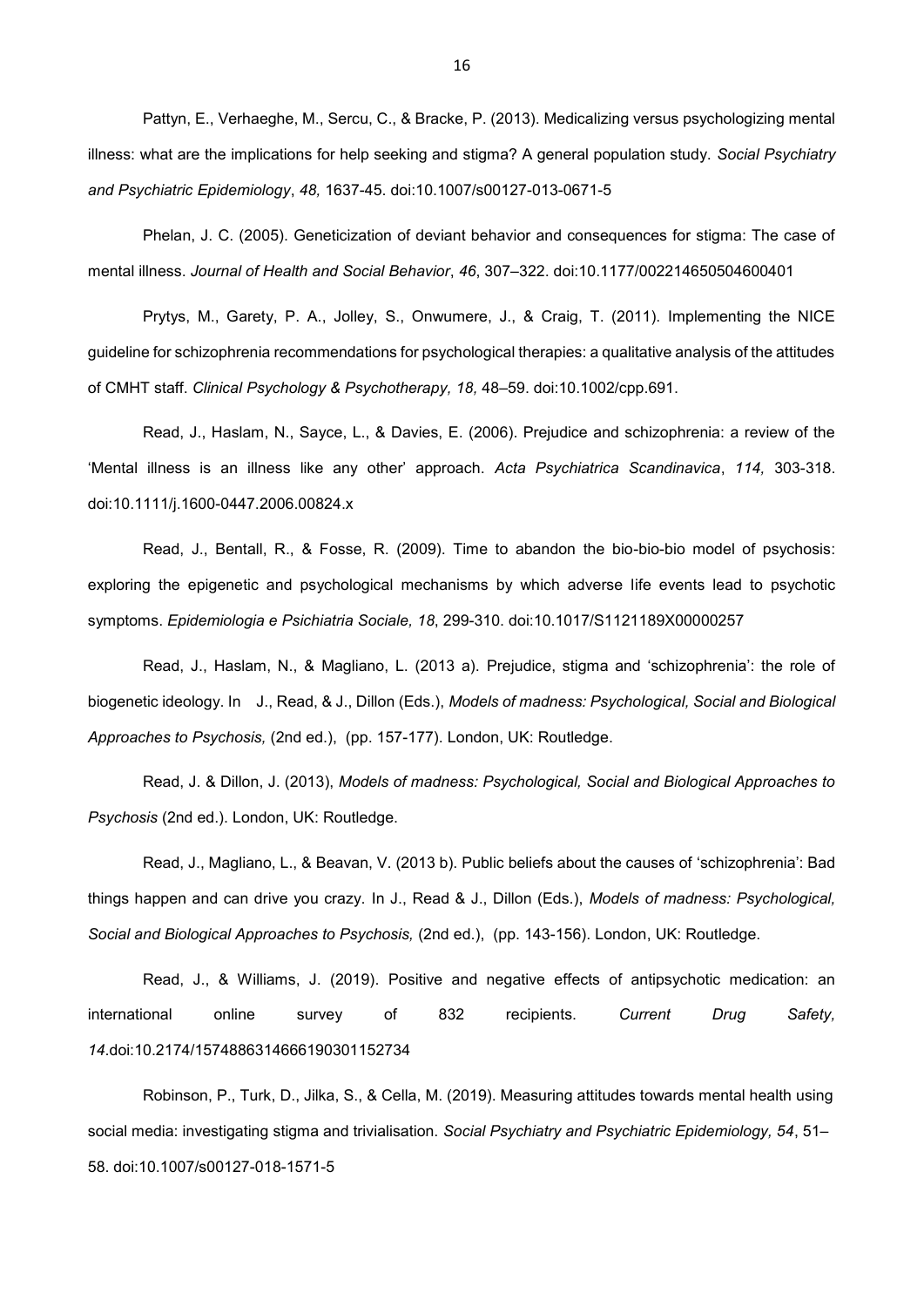Rusch, N., Todd, A. R., Bodenhausen, G. V., & Corrigan, P. W. (2010). Biogenetic models of psychopathology, implicit guilt, and mental illness stigma*. Psychiatry Research*, *179,* 328–332. doi: 10.1016/j.psychres.2009.09.010

Sartorius, N., Gaebel, W., Cleveland, R. H., [Stuart, H.](https://www.ncbi.nlm.nih.gov/pubmed/?term=Stuart%20H%5BAuthor%5D&cauthor=true&cauthor_uid=20975855), [Akiyama, T.](https://www.ncbi.nlm.nih.gov/pubmed/?term=Akiyama%20T%5BAuthor%5D&cauthor=true&cauthor_uid=20975855), [Arboleda-Flórez, J.](https://www.ncbi.nlm.nih.gov/pubmed/?term=Arboleda-Fl%C3%B3rez%20J%5BAuthor%5D&cauthor=true&cauthor_uid=20975855), … & [Tasman,](https://www.ncbi.nlm.nih.gov/pubmed/?term=Tasman%20A%5BAuthor%5D&cauthor=true&cauthor_uid=20975855)  [A.](https://www.ncbi.nlm.nih.gov/pubmed/?term=Tasman%20A%5BAuthor%5D&cauthor=true&cauthor_uid=20975855) (2010). WPA guidance on how to combat stigmatization of psychiatry and psychiatrists. *World Psychiatry, 9,* 131–144.

Shefer, G., Henderson, C., Howard, L. M., Murray, J., & Thornicroft, G. (2014). Diagnostic overshadowing and other challenges involved in the diagnostic process of patients with mental illness who present in emergency departments with physical symptoms – A qualitative study. *PLoS One, 9,* Article e111682. doi: 10.1371/journal.pone.0111682.

Schomerus, G., Schwahan, C., Holzinger, A., Corrigan, P. W., Grabe, H. J., Carta, M. G., & Angermeyer, M. C. (2012). Evolution of public attitudes about mental illness; a systematic review and metaanalysis. *Acta Psychiatrica Scandinavica*, *125,* 440–452. doi:10.1111/j.1600-0447.2012. 01826.x

Schomerus, G., Matschinger, H., & Angermeyer, M. C. (2014). Causal beliefs of the public and social acceptance of persons with mental illness: a comparative analysis of schizophrenia, depression and alcohol dependence. *Psychological Medicine, 44,* 303–314. doi:10.1017/S003329171300072X

[Stuber,](https://www.ncbi.nlm.nih.gov/pubmed/?term=Stuber%20J%5BAuthor%5D&cauthor=true&cauthor_uid=18440687) J., [Meyer, I.](https://www.ncbi.nlm.nih.gov/pubmed/?term=Meyer%20I%5BAuthor%5D&cauthor=true&cauthor_uid=18440687) & [Link, B.](https://www.ncbi.nlm.nih.gov/pubmed/?term=Link%20B%5BAuthor%5D&cauthor=true&cauthor_uid=18440687) (2008). Stigma, prejudice, discrimination and health. *[Social Sciences](https://www.ncbi.nlm.nih.gov/pubmed/18440687)  [and Medicine, 6](https://www.ncbi.nlm.nih.gov/pubmed/18440687)7,351-357*. doi: 10.1016/j.socscimed.2008.03.023

Tibaldi, G.., & Govers, L. (2011). Evidence-based hope for recovery from "schizophrenia": A common objective for all stakeholders in the mental health field. *Psychosis, 4, 105–114*. DOI: 10.1080/17522439.2011.584349

Thornicroft, G., Rose, D., & Kassam, A. (2007). Discrimination in health care against people with mental illness. *International Review of Psychiatry*, *19*, 113–122. doi[:10.1080/09540260701278937](https://doi.org/10.1080/09540260701278937)

Ucok, A., Soygur, H., Atakli, C., Kuscu, K., Sartorius, N., Duman, Z.C., Polat, A., Erkoc, S., 2006. The impact of antistigma education on the attitudes of general practitioners regarding schizophrenia. *Psychiatry and Clinical Neurosciences*, 60, 439-443. DOI[:10.1111/j.1440-1819.2006.01529.x](https://doi.org/10.1111/j.1440-1819.2006.01529.x)

Vancampfort, D., Stubbs, B., Mitchell, A. J., De Hert, M., Wampers, M., Ward, P. B., Rosenbaum, S., & Correll, C. U. (2015). Risk of metabolic syndrome and its components in people with schizophrenia and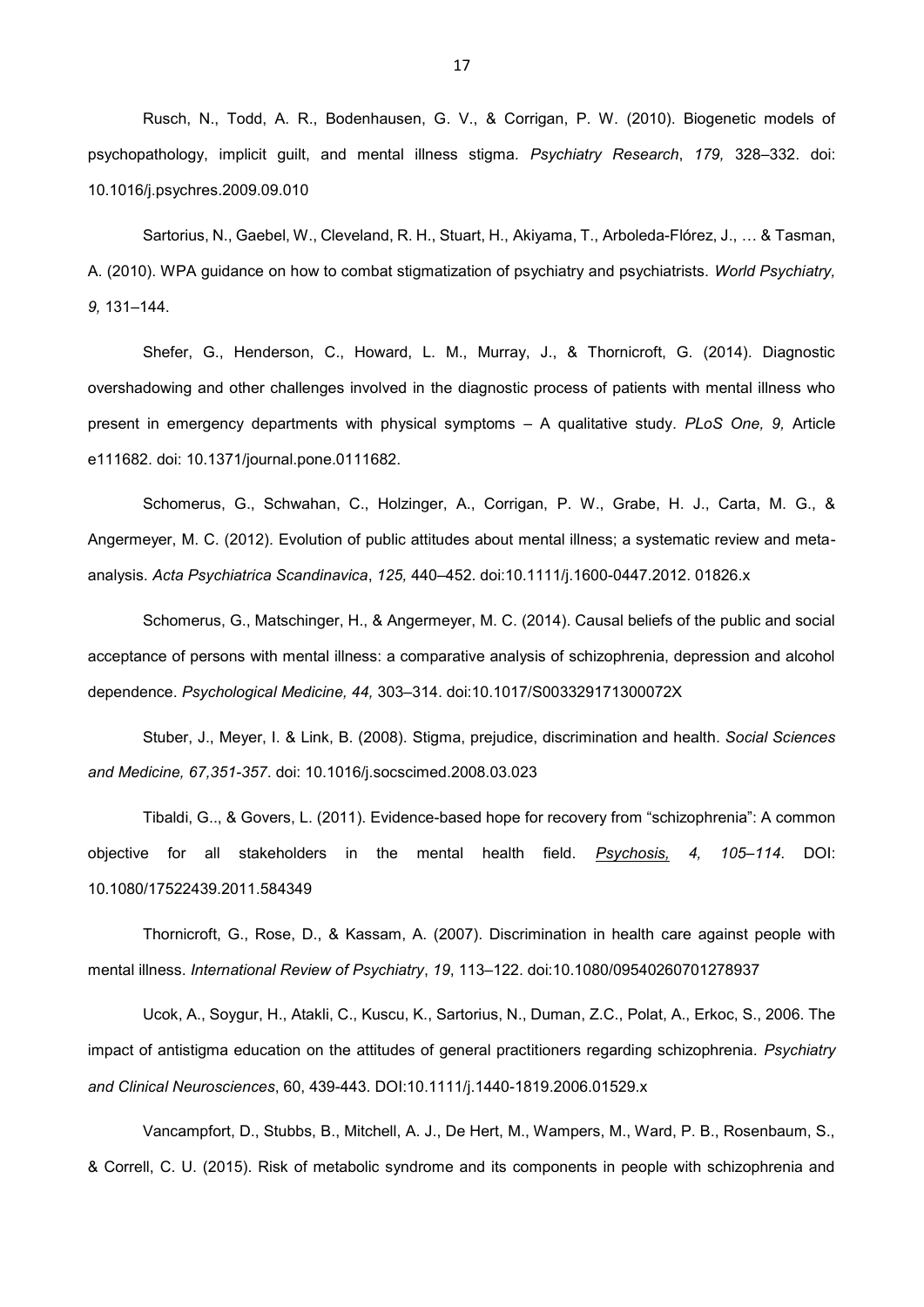related psychotic disorders, bipolar disorder and major depressive disorder: a systematic review and metaanalysis. *World Psychiatry, 14,* 339–347. doi:10.1002/wps.20252

Varese, F., Smeets, F., Drukker, M., Lieverse, R., Lataster, T., Viechtbauer, W., …& Bentall, R.P. (2012). Childhood adversities increase the risk of psychosis: a meta-analysis of patient-control, prospectiveand cross-sectional cohort studies. *Schizophrenia Bulletin, 38, 661-671.* DOI[:10.1093/schbul/sbs050](https://doi.org/10.1093/schbul/sbs050)

Vistorte, [A. O. R.](https://www.ncbi.nlm.nih.gov/pubmed/?term=Vistorte%20AOR%5BAuthor%5D&cauthor=true&cauthor_uid=29807502), [Ribeiro, W. S.](https://www.ncbi.nlm.nih.gov/pubmed/?term=Ribeiro%20WS%5BAuthor%5D&cauthor=true&cauthor_uid=29807502) , [Jaen, D.](https://www.ncbi.nlm.nih.gov/pubmed/?term=Jaen%20D%5BAuthor%5D&cauthor=true&cauthor_uid=29807502), [Jorge, M. R](https://www.ncbi.nlm.nih.gov/pubmed/?term=Jorge%20MR%5BAuthor%5D&cauthor=true&cauthor_uid=29807502) , [Evans-Lacko, S.](https://www.ncbi.nlm.nih.gov/pubmed/?term=Evans-Lacko%20S%5BAuthor%5D&cauthor=true&cauthor_uid=29807502), & Mari, J. J. (2018). Stigmatizing attitudes of primary care professionals towards people with mental disorders: a systematic review. *[International Journal of Psychiatry in Medicine,](https://www.ncbi.nlm.nih.gov/pubmed/?term=vistorte+2018+schizophrenia) 53,* 317-338. doi:10.1177/0091217418778620

Wiesjahn, M., Jung, E., Kremser, J. D., Rief, W., & Lincoln, T. M. (2016). The potential of continuum versus biogenetic beliefs in reducing stigmatization against persons with schizophrenia: an experimental study. *Journal of Behavior Therapy & Experimental Psychiatry, 50,* 231- 237. doi[:10.1016/j.jbtep.2015.09.007](http://dx.doi.org/10.1016/j.jbtep.2015.09.007)

[Warner, R.](https://www.ncbi.nlm.nih.gov/pubmed/?term=Warner%20R%5BAuthor%5D&cauthor=true&cauthor_uid=19417668) (2009). Recovery from schizophrenia and the recovery model. [Current Opinions in](https://www.ncbi.nlm.nih.gov/pubmed/19417668)  [Psychiatry, 2](https://www.ncbi.nlm.nih.gov/pubmed/19417668)2, 374-380. doi:10.1097/YCO.0b013e32832c920b

### **APPENDIX A**

Some people sometimes seem unable to distinguish between things that really happen and are experienced by other people, and things that happen only in their mind. Sometimes, these people believe or say things that seem bizarre or absurd to other people, or hear voices, smell things, or see images that other people do not. Sometimes, these people may have difficulty expressing their feelings or behaving appropriately (for instance, they may cry in response to a positive event, or may appear happy following an unpleasant one), or they may remain shut up in their house for a long time, or talk very little or not at all. They behave as if they lived in a world of their own, apparently without interest in anything or anybody. Sometimes they may have muddled thoughts, may invent odd or incomprehensible words, may lose the thread of the speech, or they may jump from one issue to another with no apparent reason.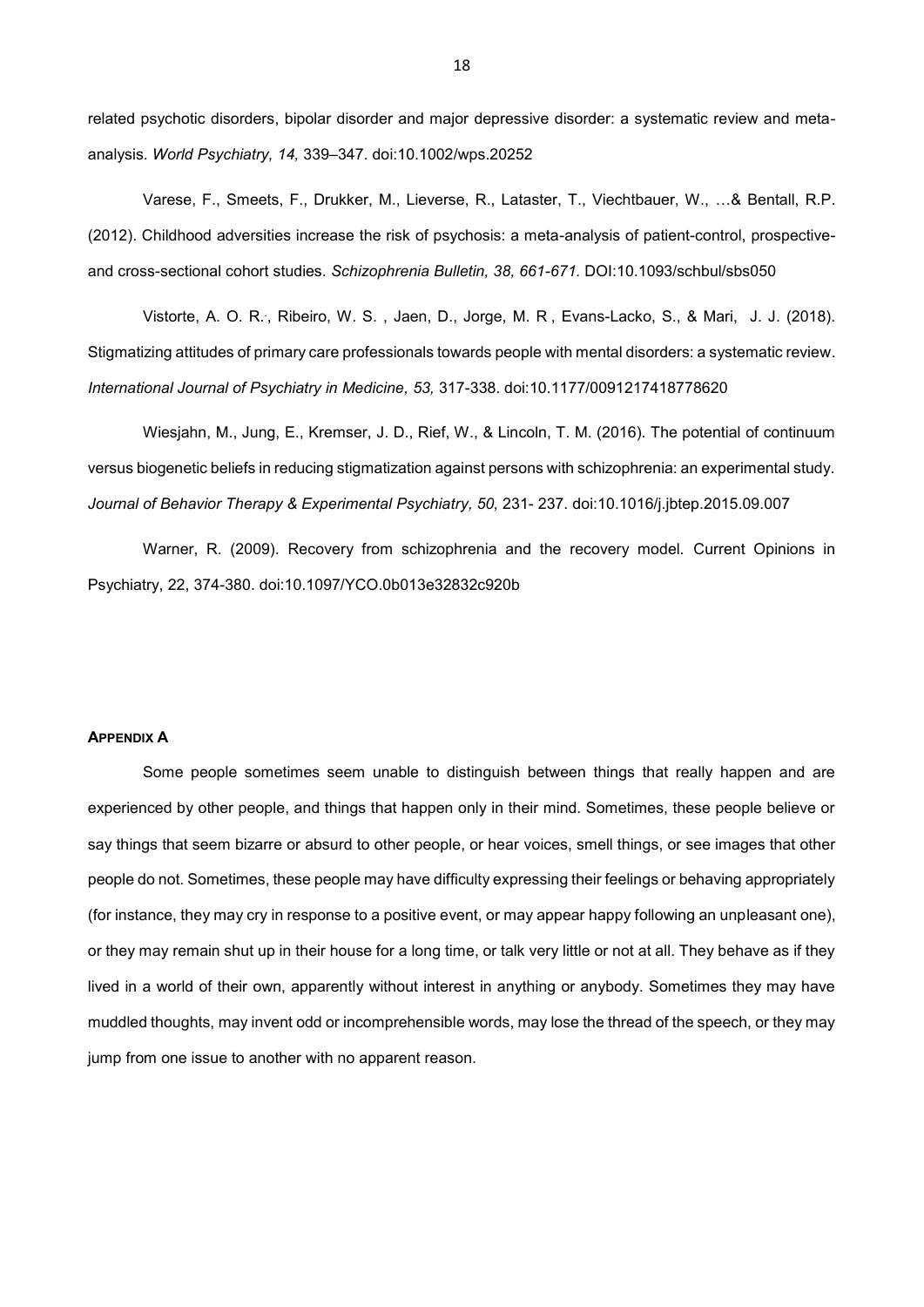**TABLE 1. DOCTORS' SOCIO-DEMOGRAPHIC VARIABLES AND PROFESSIONAL BACKGROUND CHARACTERISTICS (N=305).**

# **Variables**

| Sex, N (%)                       | Male               | 235 (77.0)      |
|----------------------------------|--------------------|-----------------|
|                                  | Female             | 70 (23.0)       |
| Age (mean ± sd)                  |                    | $57.8 \pm 5.57$ |
| Years from the achievement       | $1-10$ years       | 0               |
| of MD Degree, N (%)              | 11-20              | 10(3.3)         |
|                                  | >20                | 293 (96.7)      |
| Type of doctors, $N$ (%)         | GPs                | 192 (63.0)      |
|                                  | <b>Specialists</b> | 113 (37.0)      |
| Doctors with at least one client | Yes                | 245 (82.2)      |
| with schizophrenia, N (%)        | No                 | 53 (17.8)       |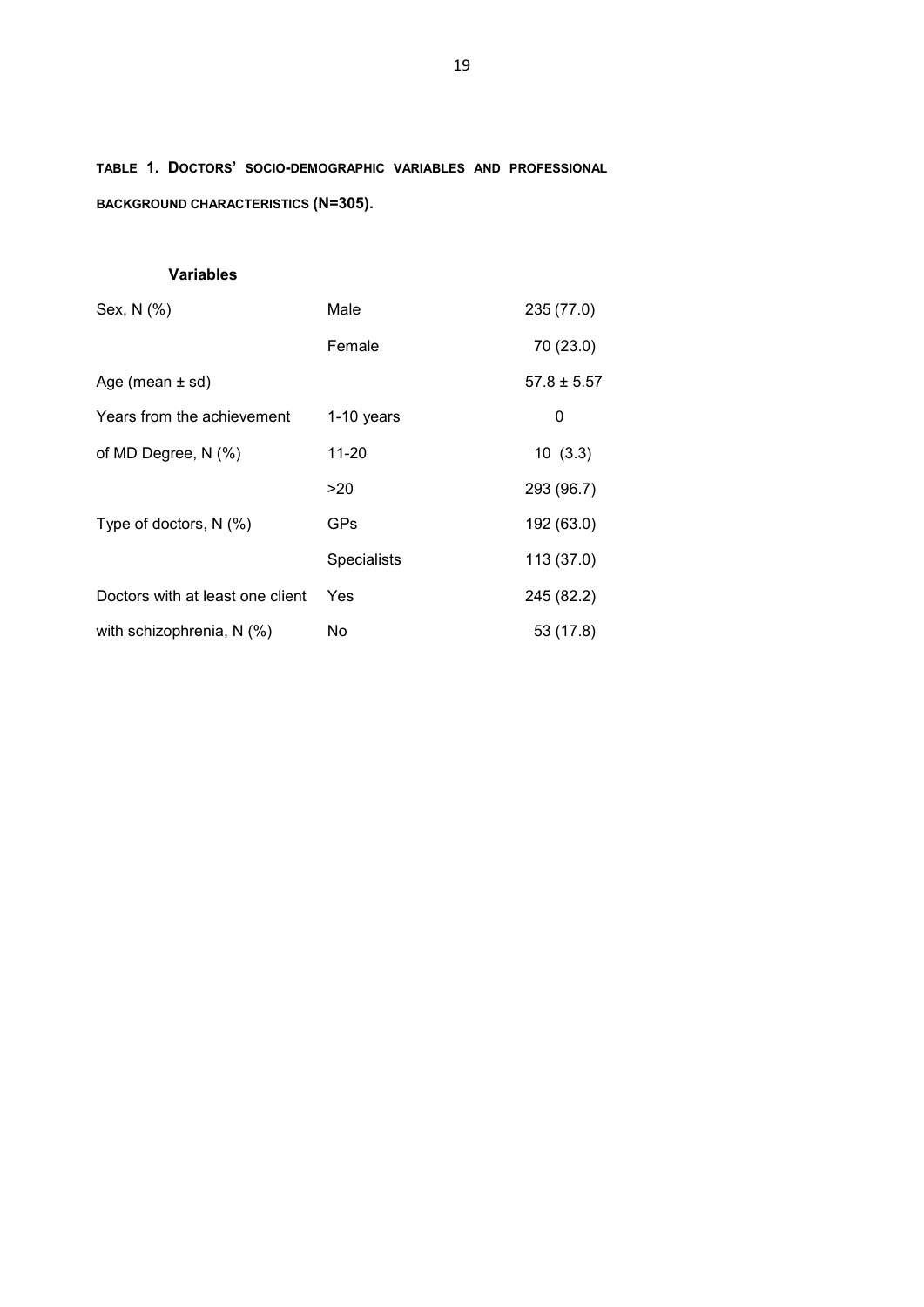## **TABLE 2. DOCTORS' BELIEFS ABOUT CAUSAL FACTORS OF SCHIZOPHRENIA (N=305).**

| Causes                         | N   | $\%$ |
|--------------------------------|-----|------|
| Heredity                       | 199 | 65.2 |
| Use of street drugs            | 165 | 54.1 |
| Psychological violence         | 140 | 45.9 |
| Traumatic events               | 136 | 44.6 |
| Use of alcohol                 | 129 | 42.3 |
| <b>Stress</b>                  | 127 | 41.6 |
| Chemical imbalance             | 113 | 37.0 |
| Family conflicts               | 104 | 34.1 |
| <b>Bereavements</b>            | 93  | 30.5 |
| Sexual abuses                  | 87  | 28.5 |
| Physical violence              | 82  | 26.9 |
| Poor parenthood/abandonment    | 77  | 25.2 |
| Work difficulties              | 76  | 24.9 |
| Disillusionment in love        | 70  | 23.0 |
| Physical illness               | 60  | 19.7 |
| Illness in pregnancy           | 40  | 13.1 |
| Others*                        | 3   | 1.0  |
| <b>Type of endorsed causes</b> |     |      |
| Only biogenetic                | 50  | 16.4 |
| Biological and psychosocial    | 229 | 75.1 |
| Only psychosocial              | 26  | 8.5  |

\* endogenous causes, a combination of more causes, geriatric causes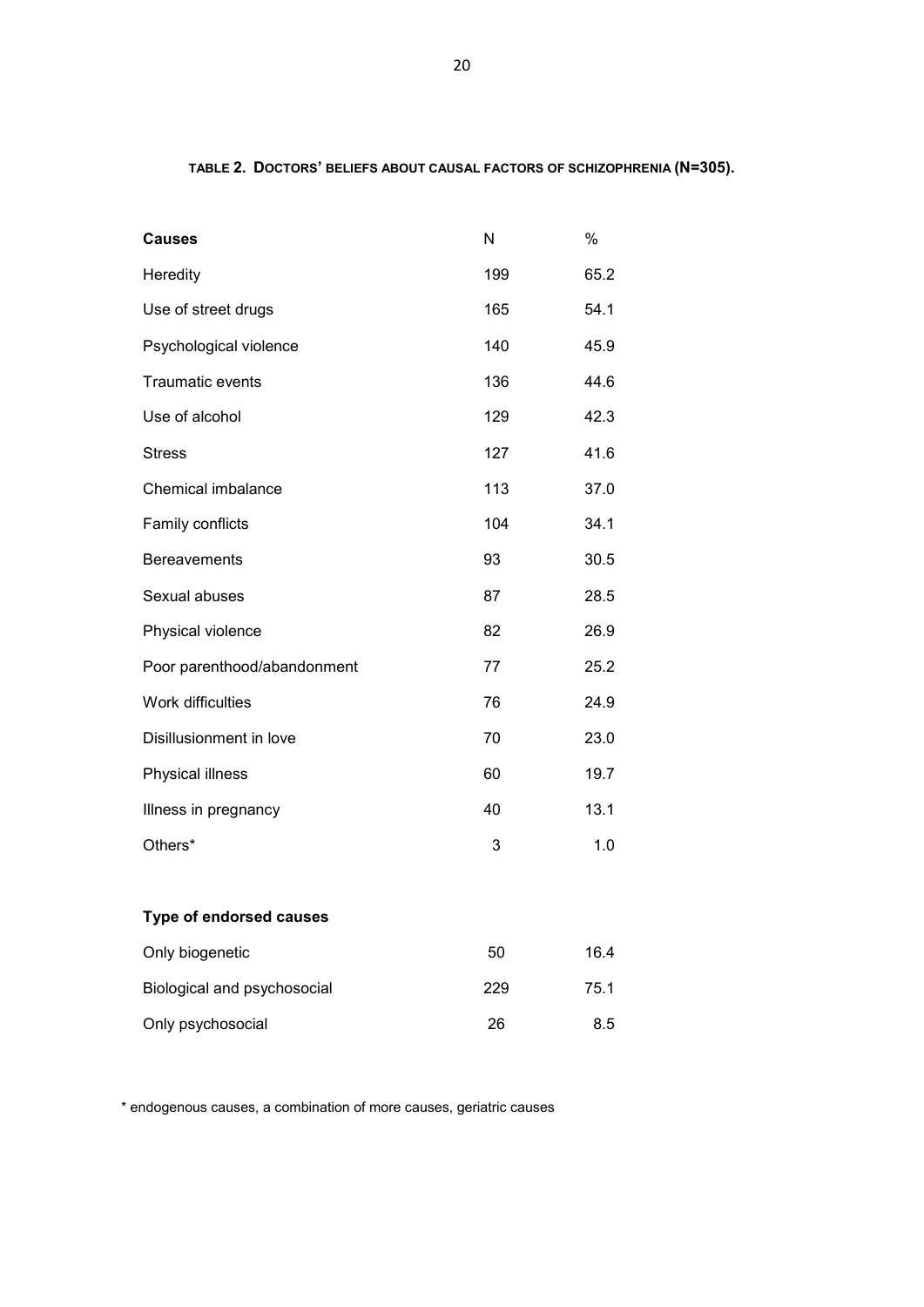| <b>Causes</b>                                        | N       | $\frac{0}{0}$ |
|------------------------------------------------------|---------|---------------|
| <b>Biogenetic</b>                                    | 142/264 | 53.8          |
| Heredity                                             | 86/142  | 60.6          |
| Chemical imbalance                                   | 21/142  | 14.8          |
| Use of street drugs and/or alcohol                   | 19/142  | 13.4          |
| Physical illness                                     | 10/142  | 7.0           |
| Heredity associated with use of drugs/alcohol        | 3/142   | 2.1           |
| Illness in pregnancy                                 | 2/142   | 1.4           |
| Cerebrovascular disease                              | 1/142   | 0.7           |
| <b>Psychosocial</b>                                  | 122/264 | 46.2          |
| <b>Stress</b>                                        | 23/122  | 18.8          |
| Family conflicts                                     | 22/122  | 18.0          |
| <b>Traumatic events</b>                              | 22/122  | 18.0          |
| Psychological violence                               | 19/122  | 15.6          |
| Work difficulties                                    | 8/122   | 6.5           |
| Poor parenthood/abandonment                          | 7/122   | 5.7           |
| <b>Bereavements</b>                                  | 4/122   | 3.3           |
| Sexual abuses                                        | 3/122   | 2.4           |
| Physical violence                                    | 1/122   | 0.8           |
| Disillusionment in love                              | 1/122   | 0.8           |
| Frequenting bad companies                            | 1/122   | 0.8           |
| Difficulty in relating to reality                    | 1/122   | 0.8           |
| Violence in general                                  | 1/122   | 0.8           |
| Physical and psychological violence                  | 3/122   | 2.4           |
| Traumatic events and family conflicts                | 1/122   | 0.8           |
| Physical and psychological violence and sexual abuse | 1/122   | 0.8           |
| Physical and psychological violence and abandonment  | 1/122   | 0.8           |
| Traumatic events and psychological violence          | 1/122   | 0.8           |
| Bereavement and abandonment                          | 1/122   | 0.8           |
| Family conflicts and work difficulties               | 1/122   | 0.8           |

**TABLE 3. DOCTORS' BELIEFS ABOUT THE MOST IMPORTANT CAUSE OF SCHIZOPHRENIA (N=264).**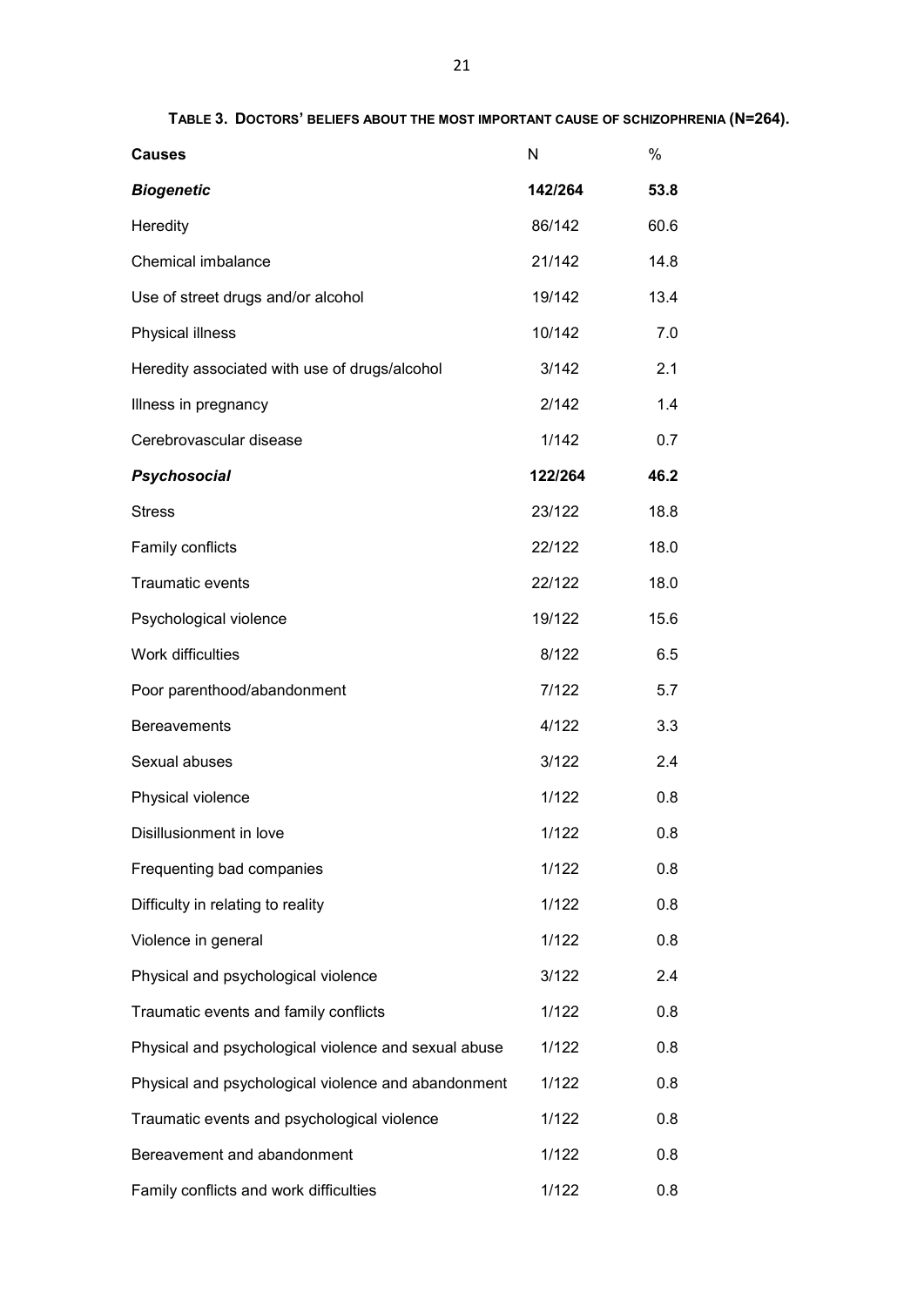## **TABLE 4. DOCTORS' VIEWS OF TREATMENTS AND PROGNOSIS OF SCHIZOPHRENIA (N=305).**

| OQ's items                                   | "Not true" |      | "Partially<br>true" |      | "Completely<br>true" |      |
|----------------------------------------------|------------|------|---------------------|------|----------------------|------|
|                                              | N          | %    | N                   | $\%$ | N                    | %    |
| † can recover                                | 28         | 9.8  | 174                 | 61.1 | 83                   | 29.1 |
| Drugs are useful for †                       | 5          | 1.7  | 141                 | 46.5 | 157                  | 51.8 |
| Psychological interventions are useful for † | 4          | 1.3  | 127                 | 42.8 | 166                  | 55.9 |
| † must take drugs all their life             | 72         | 25.2 | 117                 | 40.9 | 97                   | 33.9 |
| If stop taking drugs, † become dangerous     | 101        | 36.1 | 137                 | 48.9 | 42                   | 15.0 |
| If stop taking drugs, † become unwell again  | 36         | 12.5 | 163                 | 56.8 | 88                   | 30.7 |

**Doctors' answers**

† people with a disorder like that reported in the description